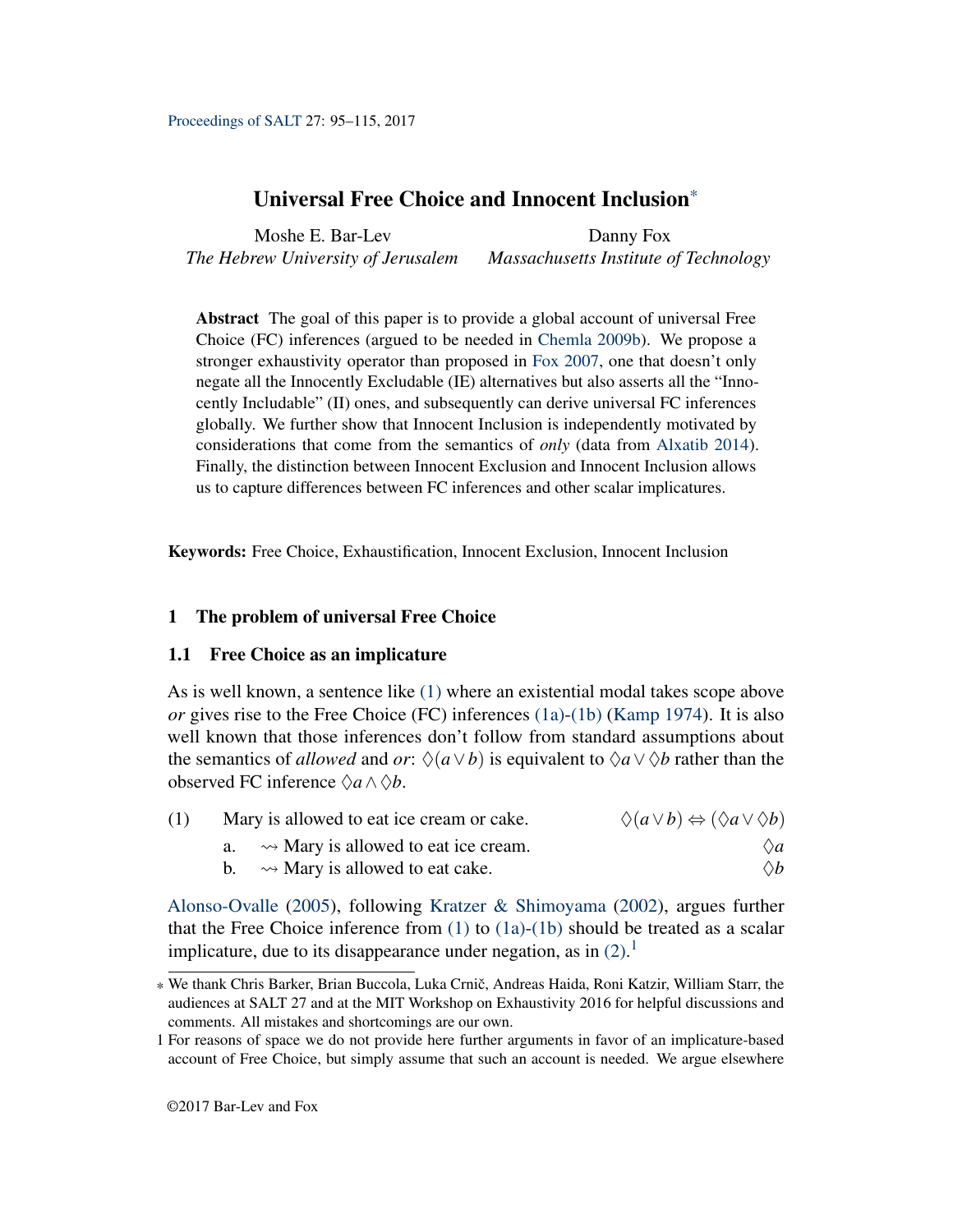Bar-Lev and Fox

| (2) | John isn't allowed to eat ice cream or cake | $\neg \Diamond (a \vee b)$ |
|-----|---------------------------------------------|----------------------------|
|-----|---------------------------------------------|----------------------------|

- a.  $\approx$  It's not the case that John is both allowed to eat ice cream *and* allowed to eat cake (but maybe he's allowed one of them).  $\neg(\Diamond a \land \Diamond b)$
- b.  $\approx$  It's not the case that John is allowed to eat ice cream and it's not the case that he is allowed to eat cake.  $\neg \Diamond (a \lor b)$

Implicature-based accounts of FC [\(Fox](#page-18-1) [2007;](#page-18-1) [Chemla](#page-18-4) [2009a;](#page-18-4) [Franke](#page-19-2) [2011\)](#page-19-2) maintain that *allowed* and *or* have a standard semantics, such that the basic meaning of [\(1\)](#page-0-0) can be stated as  $\Diamond(a \lor b)$  using a standard modal logic. The FC inferences are derived by enriching the meaning to derive the FC inference  $\Diamond a \land \Diamond b$  using mechanisms that are independently needed in order to derive scalar implicatures.

# 1.2 Universal Free Choice: an argument for embedded implicatures?

Our main focus in this paper is universal FC inferences, exemplified in [\(3\).](#page-1-0) [Chemla](#page-18-0) [\(2009b\)](#page-18-0) provides evidence that, when embedded under universal quantification as in [\(3\),](#page-1-0) the embedded FC inferences in [\(3a\)-](#page-1-1)[\(3b\)](#page-1-2) are as robust as in the unembedded case of  $(1)$ .

<span id="page-1-1"></span><span id="page-1-0"></span>

| (3) | Every boy is allowed to eat ice cream or cake. |                                                           | $\forall x \Diamond (Px \lor Qx)$ |  |
|-----|------------------------------------------------|-----------------------------------------------------------|-----------------------------------|--|
|     | а.                                             | $\rightsquigarrow$ Every boy is allowed to eat ice cream. | $\forall x \Diamond Px$           |  |
|     |                                                | $\rightsquigarrow$ Every boy is allowed to eat cake.      | $\forall x \Diamond Qx$           |  |

<span id="page-1-2"></span>A prima facie plausible analysis of the inferences in [\(3\)](#page-1-0) may be based on a local derivation of FC: *every boy* takes scope over an enriched FC meaning, with whatever mechanism we might have for enriching [\(1\)](#page-0-0) applying in the scope of *every boy* (see [Singh, Wexler, Astle-Rahim, Kamawar & Fox](#page-19-3) [2016](#page-19-3) for a possible explanation for the relative robustness of this putative local implicature).

As [Chemla](#page-18-0) [\(2009b\)](#page-18-0) points out, a local derivation is in fact the *only* way standard implicature-based accounts can derive universal FC (see [§2](#page-3-0) and in particular fn. [9](#page-12-0) for the results of applying [Fox'](#page-18-1)s mechanism globally). In this light, [\(3\)](#page-1-0) may just seem like yet another argument in favor of deriving implicatures at an embedded level [\(Chierchia, Fox & Spector](#page-18-5) [2012\)](#page-18-5).

[<sup>\(</sup>drive.google.com/file/d/0B6BSDIYuatIpLWtjS1lNYmhhWHc\)](http://drive.google.com/file/d/0B6BSDIYuatIpLWtjS1lNYmhhWHc) that by forcing semantic identity between [\(1\)](#page-0-0) and [\(2\)](#page-0-3) using VP ellipsis we can rule out accounts which rely on ambiguity such as [Aloni](#page-18-6) [2007.](#page-18-6) As William Starr has pointed out to us, this argument doesn't carry over (at least not straightforwardly) to other accounts with a non-standard semantics which don't rely on ambiguity (see [Starr](#page-19-4) [2016](#page-19-4) and references therein). We hope to have a more thorough discussion of accounts of FC that assume a non-standard semantics for *or* or *allowed* in future work.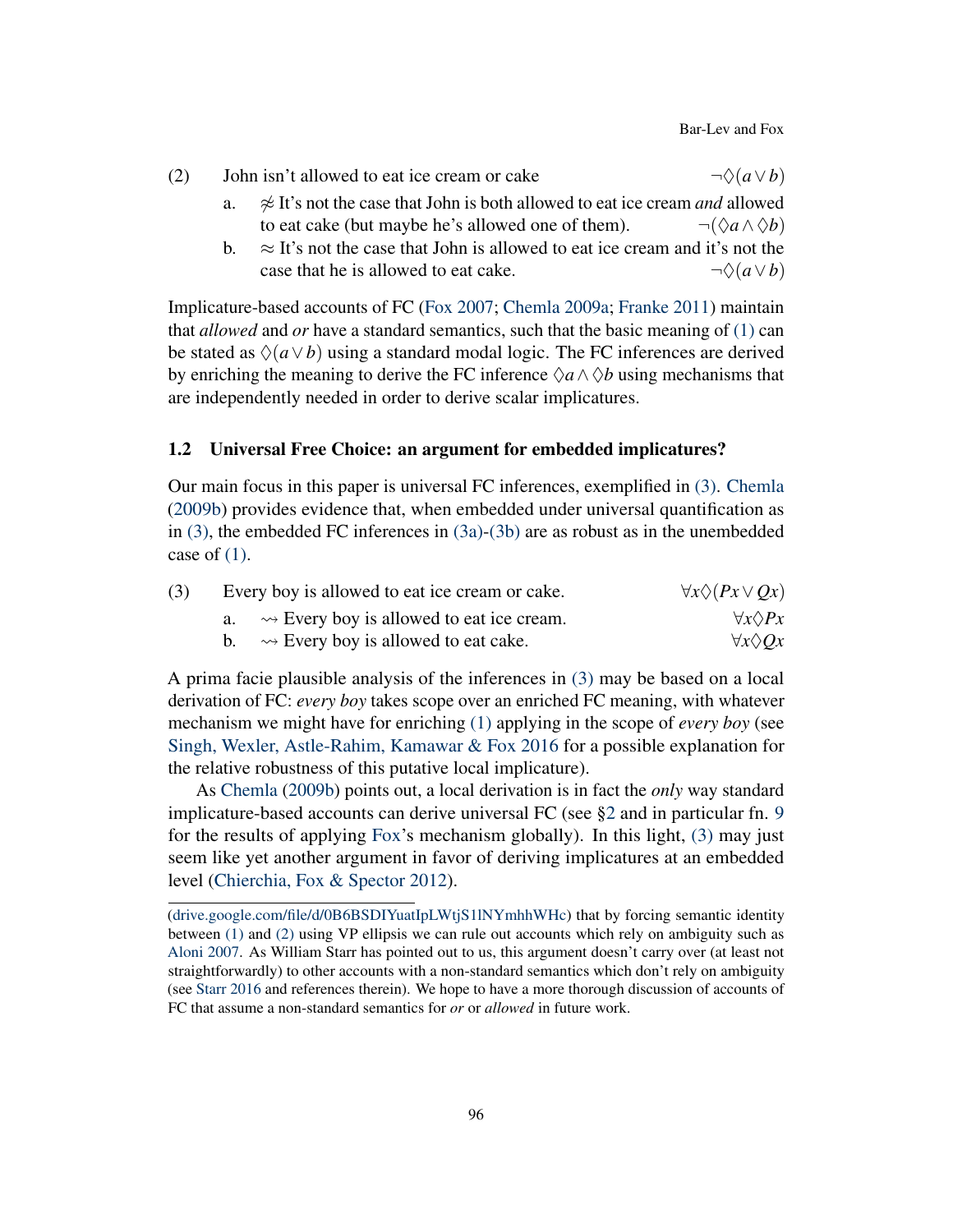#### 1.3 Negative universal Free Choice as an argument for a global derivation

However, as [Chemla](#page-18-0) [\(2009b\)](#page-18-0) notes, a local derivation cannot explain a very similar universal inference that arises in the negative case in  $(4)$ :<sup>[2](#page-0-4)</sup>

<span id="page-2-1"></span><span id="page-2-0"></span>(4) No student is required to solve both problem A and problem B.

- $\neg \exists x \Box (Px \land Qx) \Leftrightarrow \forall x \Diamond (\neg Px \lor \neg Qx)$ a.  $\rightarrow$  No student is required to solve problem A.  $\neg \exists x \Box Px \Leftrightarrow \forall x \Diamond \neg Px$
- b.  $\rightarrow$  No student is required to solve problem B.  $\neg \exists x \Box Qx \Leftrightarrow \forall x \Diamond \neg Qx$

<span id="page-2-2"></span>Semantically, the inferences from [\(4\)](#page-2-0) to [\(4a\)-](#page-2-1)[\(4b\)](#page-2-2) completely parallel the universal FC inferences in [\(3\).](#page-1-0) As the formulas on the right indicate, the inference can be restated as a universal FC inference: from *every student is allowed not to solve problem A or not to solve problem B*  $(=(4))$  $(=(4))$  to *every student is allowed not to solve problem A* ([=\(4a\)\)](#page-2-1) and *every student is allowed not to solve problem B* ([=\(4b\)\)](#page-2-2).

An account of [\(4\)](#page-2-0) along the lines of [\(3\)](#page-1-0) is thus needed. However, a local derivation is not applicable in this case: such a derivation would require an embedded syntactic position at which the enriched FC meaning can be derived. However, no such position exists in [\(4\).](#page-2-0) Since the scope of *no student* only contains strong scalar items—*required* and *and*—no further strengthening can occur at any embedded position.

Because the inferences cannot be derived from embedding the mechanism we have for [\(1\),](#page-0-0) they must be derived at the matrix level, above negation, namely they necessitate a global derivation. Given the parallelism between [\(3\)](#page-1-0) and [\(4\),](#page-2-0) a global account of the positive case in  $(3)$  should be applicable to the negative case in  $(4)$  as well. We set our goal then to provide a global account of universal FC.

# 1.4 Interim summary

<span id="page-2-3"></span>What we need is an account which satisfies the desiderata in  $(5)$ .

- <span id="page-2-4"></span>(5) Desiderata: Provide an account of Free Choice which
	- a. treats it as an implicature, and
	- b. can provide a global derivation for universal Free Choice.

<span id="page-2-5"></span>To our knowledge, no existing account provides a principled analysis that satisfies these goals.

The remainder of the paper is structured as follows: In [§2](#page-3-0) we build on [Fox'](#page-18-1)s [\(2007\)](#page-18-1) analysis, which meets the requirement in [\(5a\)](#page-2-4) but fails to meet [\(5b\),](#page-2-5) and

<sup>2</sup> [Chemla'](#page-18-0)s [\(2009b\)](#page-18-0) results show a significant difference in robustness between the universal FC inferences in [\(3\)](#page-1-0) and [\(4\).](#page-2-0) We will not attempt to explain this difference.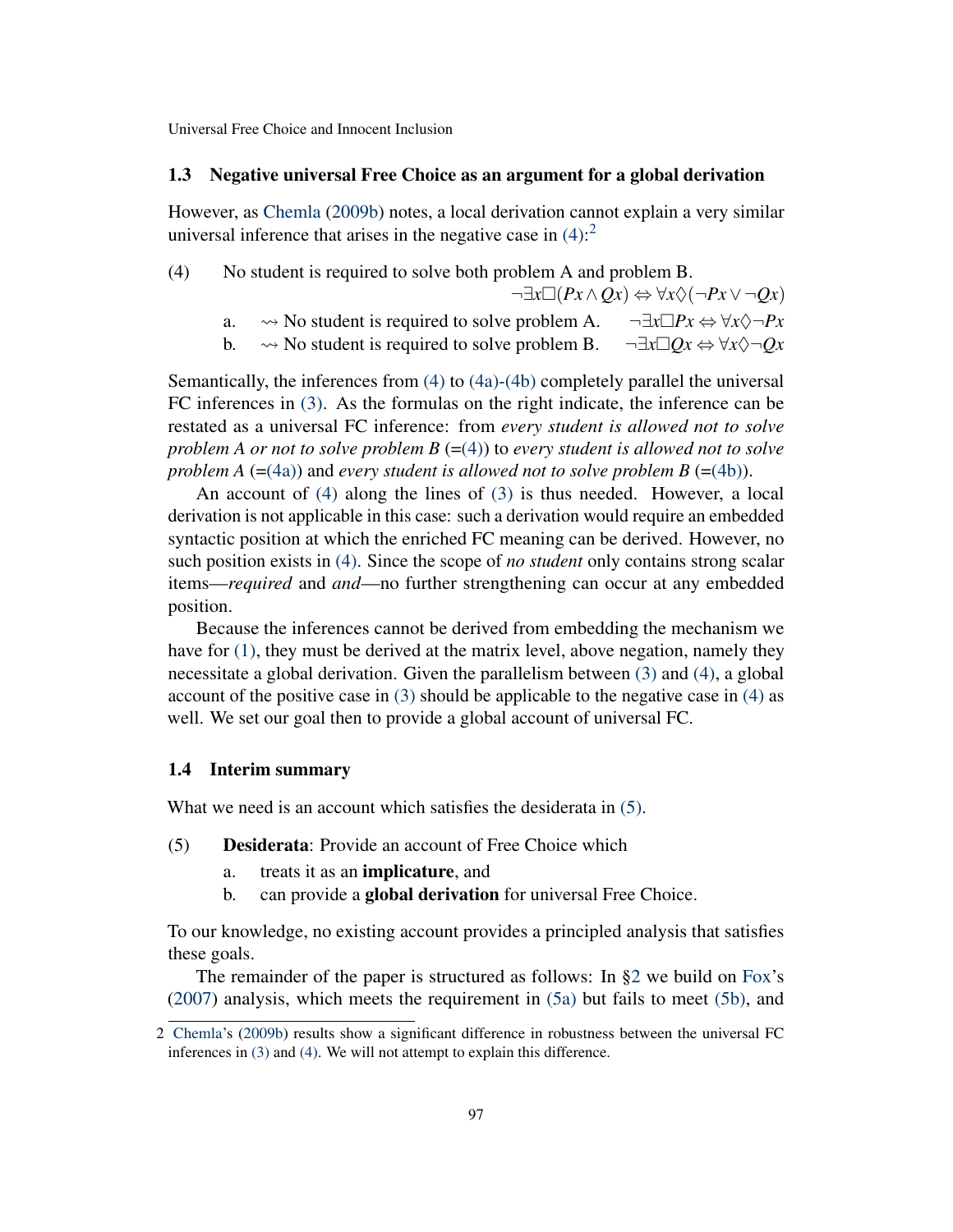modify it in order to meet [\(5b\)](#page-2-5) by introducing the notion of Innocent Inclusion on top of [Fox'](#page-18-1)s notion of Innocent Exclusion. In [§3](#page-13-0) we provide further motivation for Innocent Inclusion from the presupposition of *only*. In [§4](#page-15-0) we show that the distinction between Innocent Exclusion and Innocent Inclusion allows us to capture differences between FC inferences and other scalar implicatures.

### <span id="page-3-0"></span>2 Proposal

#### 2.1 Disjunction and its alternatives

A key point in analyzing FC disjunction is understanding the distinction between [\(6\)](#page-3-1) and [\(7\).](#page-3-2) While from simple disjunction we infer the exclusive inference in [\(6a\),](#page-3-3) for Free Choice disjunction we infer what we might call the opposite inference in [\(7a\),](#page-3-4) namely FC.

<span id="page-3-3"></span><span id="page-3-2"></span><span id="page-3-1"></span>

| (6) | Simple disjunction:                                               |         |                         |  |  |
|-----|-------------------------------------------------------------------|---------|-------------------------|--|--|
|     | Mary ate ice cream or cake                                        |         | $a \vee b$              |  |  |
|     | $\rightsquigarrow$ Mary didn't eat both ice cream and cake.<br>a. |         | $\neg(a \wedge b)$      |  |  |
| (7) | <b>Free Choice disjunction:</b>                                   |         |                         |  |  |
|     | Mary is allowed to eat ice cream or cake.                         | $= (1)$ | $\Diamond$ (a $\vee$ b) |  |  |

a.  $\rightarrow$  Mary is allowed to eat ice cream and allowed to eat cake.  $\Diamond a \land \Diamond b$ 

<span id="page-3-4"></span>Since we view both the exclusive inference in  $(6a)$  and the FC inference in  $(7a)$  as implicatures, and since implicatures can only be determined after alternatives are specified, we should first ask what alternatives we generate for those sentences.

Standardly, the following sets of alternatives are assumed: disjunction gives rise to disjunctive alternatives, that is alternatives where we replace the disjunction with the individual disjuncts (see, e.g., [Kratzer & Shimoyama](#page-19-1) [2002;](#page-19-1) [Sauerland](#page-19-5) [2004;](#page-19-5) [Katzir](#page-19-6) [2007\)](#page-19-6); and to a conjunctive alternative—an alternative where we replace disjunction with conjunction. When applied to the sentences in [\(6\)](#page-3-1) and [\(7\),](#page-3-2) we generate the alternatives in [\(8a\)](#page-3-5) and [\(8b\),](#page-3-6) respectively.

<span id="page-3-6"></span><span id="page-3-5"></span>\n- (8) a. Set of alternatives for simple disjunction: 
$$
Alt(a \vee b) = \{ a \vee b , a, b , a \wedge b \}
$$
 \n Project this is the **Stef of alternatives** for **Free Choice disjunction**:  $Alt(\Diamond(a \vee b)) = \{ \Diamond(a \vee b), \Diamond a, \Diamond b , \Diamond(a \wedge b) \}$  \n Project this is the **Stef of alternatives** for **Free Choice disjunction**:  $Alt(\Diamond(a \vee b)) = \{ \Diamond(a \vee b), \Diamond a, \Diamond b , \Diamond(a \wedge b) \}$  \n Project this is the **Stef of the structure Exercise** 1. \n
	\n- (c)  $Im(b \vee b) = 0$  (or  $Im(b \vee b) = 0$  (or  $Im(b \vee b) = 0$  (or  $Im(b \vee b) = 0$  (or  $Im(b \vee b) = 0$  (or  $Im(b \vee b) = 0$  (or  $Im(b \vee b) = 0$  (or  $Im(b \vee b) = 0$  (or  $Im(b \vee b) = 0$  (or  $Im(b \vee b) = 0$  (or  $Im(b \vee b) = 0$  (or  $Im(b \vee b) = 0$  (or  $Im(b \vee b) = 0$  (or  $Im(b \vee b) = 0$  (or  $Im(b \vee b) = 0$  (or  $Im(b \vee b) = 0$  (or  $Im(b \vee b) = 0$  (or  $Im(b \vee b) = 0$  (or  $Im(b \vee b) = 0$  (or  $Im(b \vee b) = 0$  (or  $Im(b \vee b) = 0$  (or  $Im(b \vee b) = 0$  (or  $Im(b \vee b) = 0$  (or  $Im(b \vee b) = 0$  (or  $Im(b \vee b) = 0$

Looking at those sets of alternatives in light of the inferences we get in [\(6\)](#page-3-1) and [\(7\),](#page-3-2) we can see a striking difference between simple disjunction and FC disjunction with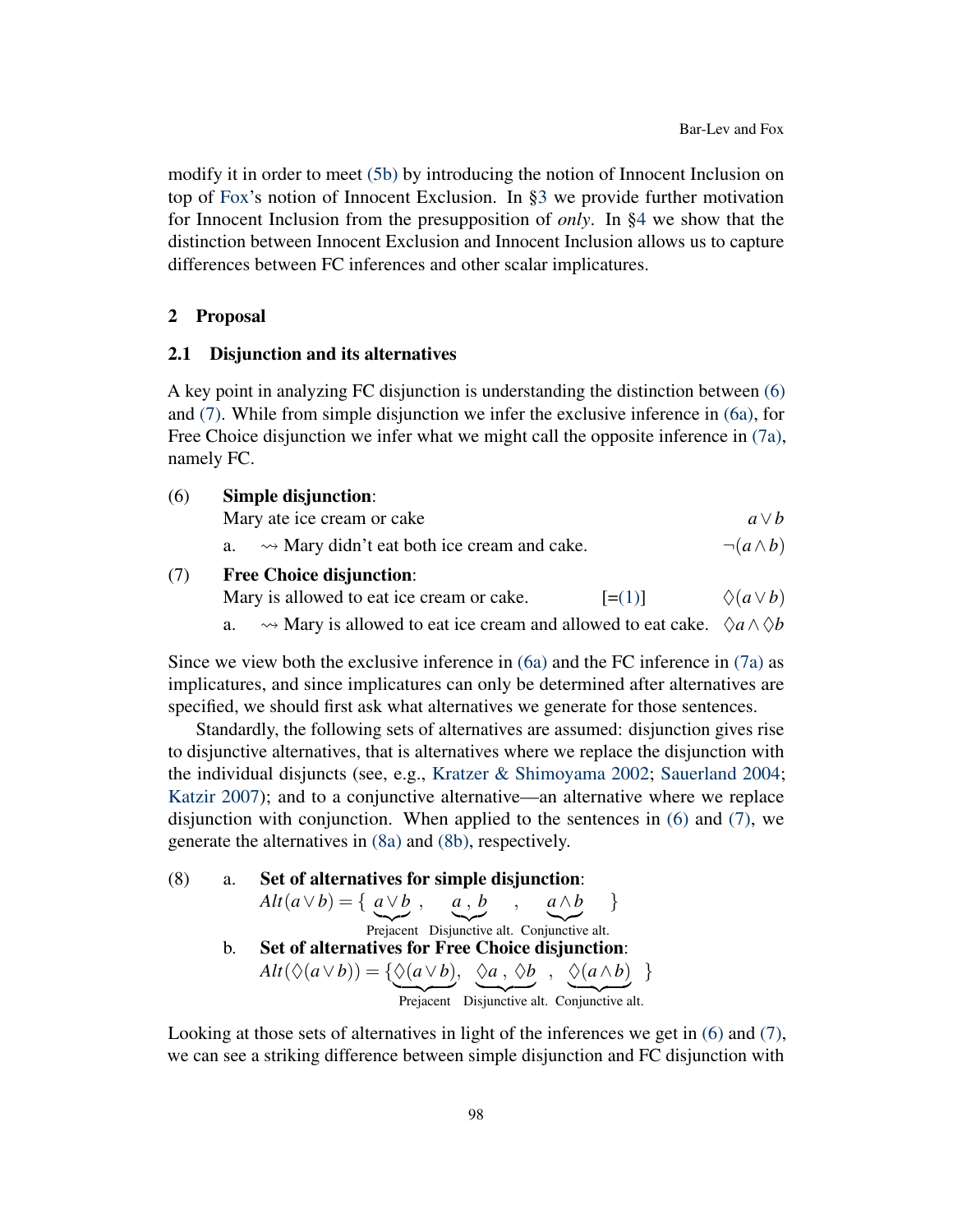<span id="page-4-0"></span>regard to the conjunction of their disjunctive alternatives:

### (9) Observation:

- a. From simple disjunction we infer that the conjunction of the disjunctive alternatives  $(a \wedge b)$  is **false**.
- b. From Free Choice disjunction we infer that the conjunction of the disjunctive alternatives ( $\Diamond a \land \Diamond b$ ) is **true**.

What distinguishes the two cases and yields the opposite results in [\(9\)?](#page-4-0) Certain analyses of Free Choice disjunction [\(Fox](#page-18-1) [2007;](#page-18-1) [Chemla](#page-18-4) [2009a;](#page-18-4) [Franke](#page-19-2) [2011\)](#page-19-2) rely on *closure under conjunction* as the distinguishing property: whereas  $Alt(a \vee b)$  is closed under conjunction,  $Alt(\Diamond(a \lor b))$  is not.

Specifically, the crucial difference between the two sets is in [\(10\):](#page-4-1)

- <span id="page-4-1"></span>(10) a. The conjunction of the disjunctive alternatives *a* and *b*, i.e.,  $a \wedge b$ , is a member of  $Alt(a \vee b)$ .
	- b. The conjunction of the disjunctive alternatives  $\Diamond a$  and  $\Diamond b$ , i.e.,  $\Diamond a \land \Diamond b$  $\diamondsuit b$ , is not a member of  $Alt(\diamondsuit(a \vee b))$ .

To see how this fact is responsible for the opposite results derived for the two cases, let us focus on the account of FC in [Fox](#page-18-1) [2007.](#page-18-1)

# 2.2 Towards an account: Innocent Exclusion

Within the grammatical theory, scalar implicatures are generated by applying a covert exhaustivity operator, EXH, akin to overt *only*.

This operator takes a prejacent and a set of alternatives. What should it return as an output? If we let EXH 'blindly' negate every alternative that is stronger than the prejacent, we will sometimes derive contradictions, for example when exhaustifying *a*∨*b* with respect to *Alt*( $a$ ∨*b*). Since both *a* and *b* are stronger than  $a$ ∨*b*, EXH would negate them and yield the contradiction  $(a \lor b) \land \neg a \land \neg b$ .

We must find a way to let EXH exclude as many alternatives as possible consistently with the prejacent.

To achieve this, [Fox](#page-18-1) [\(2007\)](#page-18-1) argues in favor of using the notion of Innocent Exclusion (inspired by [Sauerland](#page-19-5) [2004\)](#page-19-5).

# <span id="page-4-2"></span>(11) Innocent Exclusion procedure:

- a. Take all maximal sets of alternatives that can be negated consistently with the prejacent.
- b. Only exclude (i.e., negate) those alternatives that are members in all such sets—the Innocently Excludable (=IE) alternatives.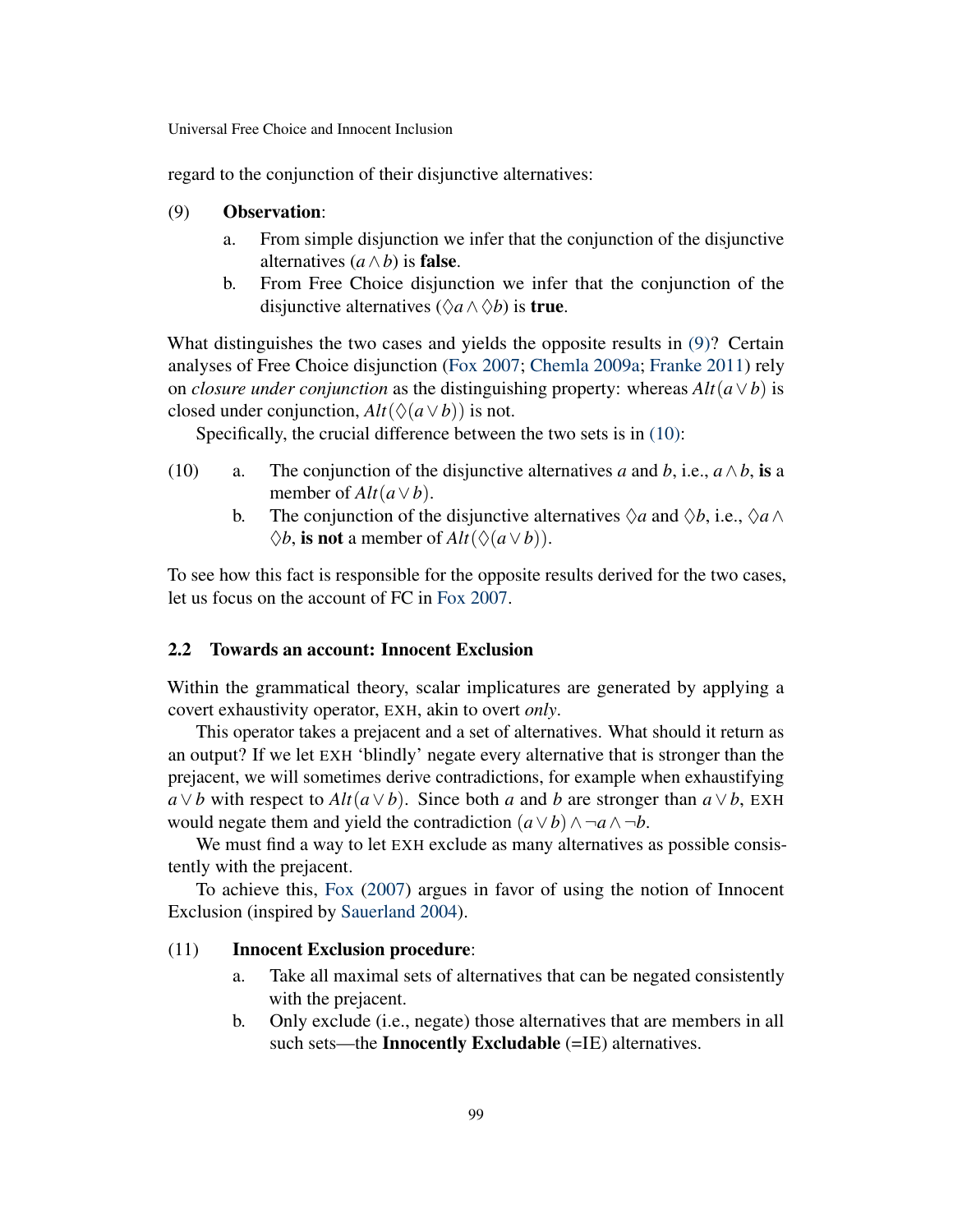<span id="page-5-0"></span>

Figure 1 Results of Innocent Exclusion for simple and Free Choice disjunction. The lines represent entailment relations from right to left, the prejacent is marked with a rectangle and the IE alternatives with a circle.

Let us show now how Innocent Exclusion avoids contradiction when applied to  $a \vee b$ and to  $\Diamond(a \vee b)$ . To apply Innocent Exclusion to  $a \vee b$  we first have to identify the maximal sets of alternatives in  $Alt(a \vee b)$  that can be negated consistently with the prejacent. There are two such sets:  $\{a, a \wedge b\}$  and  $\{b, a \wedge b\}$ . The second step, by the Innocent Exclusion procedure, is to exclude those alternatives which are in all of those sets; there is only one such alternative,  $a \wedge b$ , which is thus the only IE alternative.

A parallel result is derived by applying Innocent Exclusion to  $\Diamond(a \vee b)$ . The maximal sets of alternatives in  $Alt(\Diamond(a \lor b))$  that can be negated consistently with the prejacent are  $\{\Diamond a, \Diamond(a \land b)\}$  and  $\{\Diamond b, \Diamond(a \land b)\}$ , and consequently the only IE alternative is  $\Diamond(a \land b)$ .

The result of Innocent Exclusion for the two cases is represented schematiclally in figure [1.](#page-5-0)

At this level, for simple disjunction we derive that the prejacent *a*∨*b* is true and that the conjunctive alternative  $a \wedge b$  is false, and similarly for Free Choice disjunction: the prejacent  $\Diamond(a \lor b)$  is true and the conjunctive alternative  $\Diamond(a \land b)$  is false.<sup>[3](#page-0-4)</sup> This

<sup>3</sup> As has been claimed by [Simons](#page-19-7) [\(2005\)](#page-19-7), FC inferences are often not accompanied by the negation of the conjunctive alternative  $\Diamond(a \land b)$ . It is crucial to note that our derivation of FC in what follows does not depend on deriving the negation of the conjunctive alternative (in fact it follows even if the conjunctive alternative is omitted altogether from the set of alternatives). See [§4,](#page-15-0) in which it would become clear that the question of whether an IE alternative is negated depends on whether it is relevant. Assuming that the only constraint on relevance is closure under Boolean operations (conjunction and negation), it is possible for  $\Diamond a$  and  $\Diamond b$  to be relevant without  $\Diamond(a \land b)$  being relevant. A simplifying assumption in the discussion here and in what follows is that all alternatives are relevant, but this should not be seen as an empirical claim that we always infer the negation of the IE alternatives. See [Fox & Katzir](#page-18-7) [2011;](#page-18-7) [Singh et al.](#page-19-3) [2016](#page-19-3) for relevant discussion.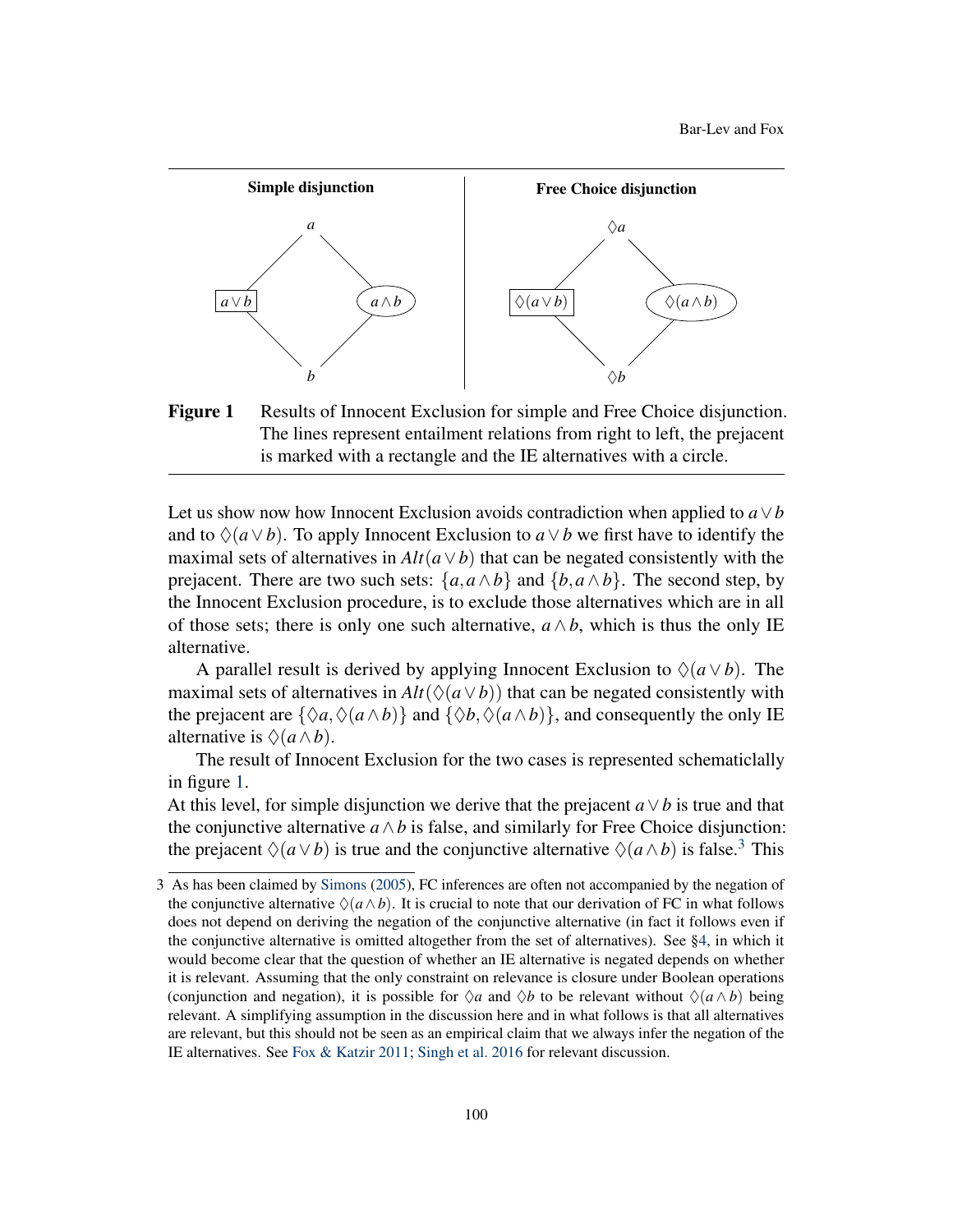result gives us the first hint as to why we derive opposite results for the two cases:

Since  $Alt(a \vee b)$  is closed under conjunction, the output of applying Innocent Exclusion to  $a \vee b$  which ensures the falsity of  $a \wedge b$  *is not comaptible* with both disjunctive alternatives *a* and *b* being true. In contrast, since  $Alt(\Diamond(a \lor b))$  is not closed under conjunction, the output of applying Innocent Exclusion to  $\Diamond(a \vee b)$ which ensures the falsity of  $\Diamond(a \land b)$  *is comaptible* with both disjunctive alternatives  $\Diamond a$  and  $\Diamond b$  being true.

Note that FC is not yet derived for Free Choice disjunction. Given what we have said so far we can only explain why it would be in principle possible to derive a conjunctive meaning for Free Choice disjunction but not for simple disjunction: such a meaning is consistent with the result of applying Innocent Exclusion in the case of FC disjunction but not in the case of simple disjuntion. We still have to find a way to actually derive the FC inferences.

The Innocent Exclusion procedure in [\(11\)](#page-4-2) leads to the lexical entry for the exhaustivity operator  $EXH^{IE}$  in [\(12a\):](#page-6-0) given a set of alternatives C and a prejacent p, it would assert the prejacent and negate all the IE alternatives which are defined in [\(12b\).](#page-6-1)

<span id="page-6-1"></span><span id="page-6-0"></span>(12) **Innocent-Exclusion-based exhaustivity operator:** (Fox 2007)  
\na. 
$$
[ExH^{IE}](C)(p)(w) \Leftrightarrow p(w) \wedge \forall q \in IE(p, C) [\neg q(w)]
$$
\nb. 
$$
IE(p, C) = \bigcap \{C' \subseteq C : C' \text{ is a maximal subset of } C, \text{ s.t. } \{\neg q : q \in C'\} \cup \{p\} \text{ is consistent}\}
$$

In the next section we introduce the notion of Innocent Inclusion, and suggest a different lexical entry for EXH than [\(12a\),](#page-6-0) one that implements both Innocent Exclusion and Innocent Inclusion and can directly derive FC inferences.

#### 2.3 Introducing Innocent Inclusion

How do we derive the Free Choice inferences for Free Choice disjunction? This is where we depart from [Fox](#page-18-1) [\(2007\)](#page-18-1).

The FC inferences  $\Diamond a$  and  $\Diamond b$  are derived in [Fox](#page-18-1) [2007](#page-18-1) *indirectly*, by applying  $EXH^{IE}$  recursively. Our proposal is to define EXH differently from [\(12a\),](#page-6-0) such that those inferences would be derived *directly*, by letting EXH "include", i.e., assert the alternatives  $\Diamond a$  and  $\Diamond b$ .

<span id="page-6-2"></span>We suggest that EXH has a dual role: it doesn't only *negate* certain alternatives, it also *asserts* some other alternatives. The empirical motivation for this move is that it would allow us to derive universal FC globally, as we will show in [§2.4.](#page-9-0) At this point we would like to mention the underlying conception that has guided our thinking, namely [\(13\).](#page-6-2)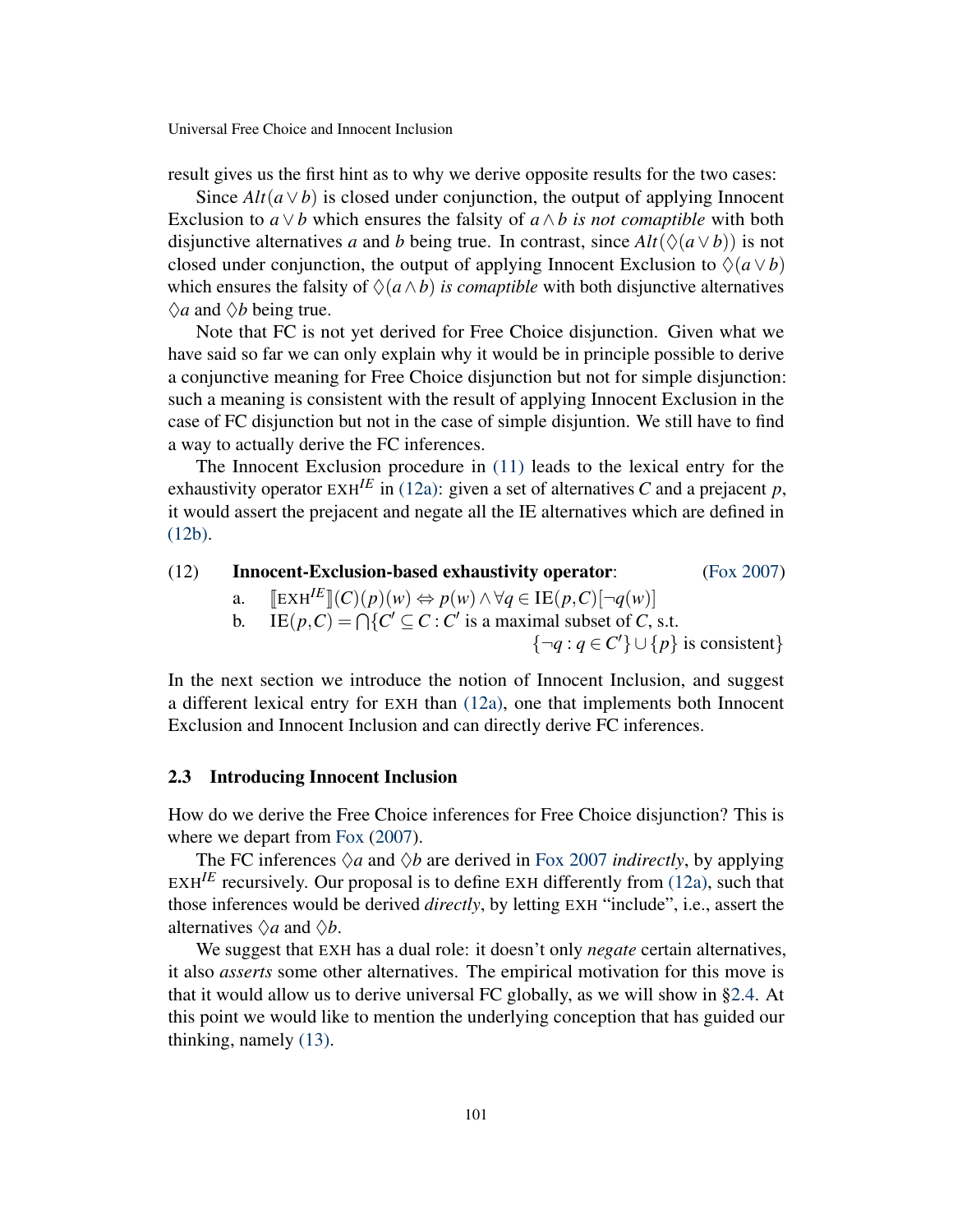#### (13) Possible underlying conception:

Exhaustifying *p* with respect to a set of alternatives *C* should get us as close as possible to a cell in the partition induced by *C*.

Namely the goal of EXH is to assign a truth value to every alternative, thereby yielding a cell in the partition the set of alternatives produces. In other words, EXH is designed such that when possible it would yield the complete answer to the question formed by the set of alternatives.

From this conception it follows that EXH shouldn't only exclude as many alternatives as possible, but also include, i.e., assert, as many alternatives as possible once the exclusion is complete.

What are the alternatives we want EXH to include? One possibility we might entertain is that EXH blindly includes all non-IE alternatives. But this would sometimes lead to contradictions: exhaustifying  $a \vee b$  with respect to  $Alt(a \vee b)$  would yield a contradiction, because including *a* and *b*, which are both non-IE, would contradict the derived falsity of  $a \wedge b$ .

For the same reasons we needed Exclusion to apply *innocently*, namely avoiding contradictions, we also need Inclusion to apply *innocently*. We thus suggest the procedure of Innocent Inclusion in [\(14\).](#page-7-0)

#### <span id="page-7-0"></span>(14) Innocent Inclusion procedure:

- a. Take all maximal sets of alternatives that can be asserted consistently with the prejacent and the negation of all IE alternatives.
- b. Only include (i.e., assert) those alternatives that are members in all such sets—the **Innocently Includable** (=II) alternatives.

Note the similarity between Innocent Exclusion and Innocent Inclusion: Innocent Inclusion is only different from Innocent Exclusion in two respects: (i) that we include instead of exclude, and (ii) that we check for consistency not only with respect to the prejacent but also with respect to the negation of all the IE alternatives.<sup>[4](#page-0-4)</sup>

Let us see now how Innocent Inclusion applies to simple and Free Choice disjunction to derive the desired results. Having Innocent Inclusion changes nothing for simple disjunction: The only II alternative is the prejacent  $a \vee b$ . This is since the

<sup>4</sup> Why do we have to consider the set of IE alternatives for determining the set of II alternatives, and not vice versa? Let us consider what would happen if we first considered what's II: take for example the sentence *some boy came* and its alternative *every boy came*. If we were to include first, we would derive that the alternative *every boy came* is true. Namely exhaustifying over *some boy came* would yield a meaning equivalent to *every boy came*. This would make for a very inefficient tool to use in conversation: by choosing an utterance from the set of alternatives {some boy came, every boy came} the speaker would only be able to convey one epistemic state she might be in (one cell in the partition); she would not be able to convey an epistemic state in which *some but not all boys came*. By prioritizing exclusion over inclusion we allow the speaker to convey more epistemic states.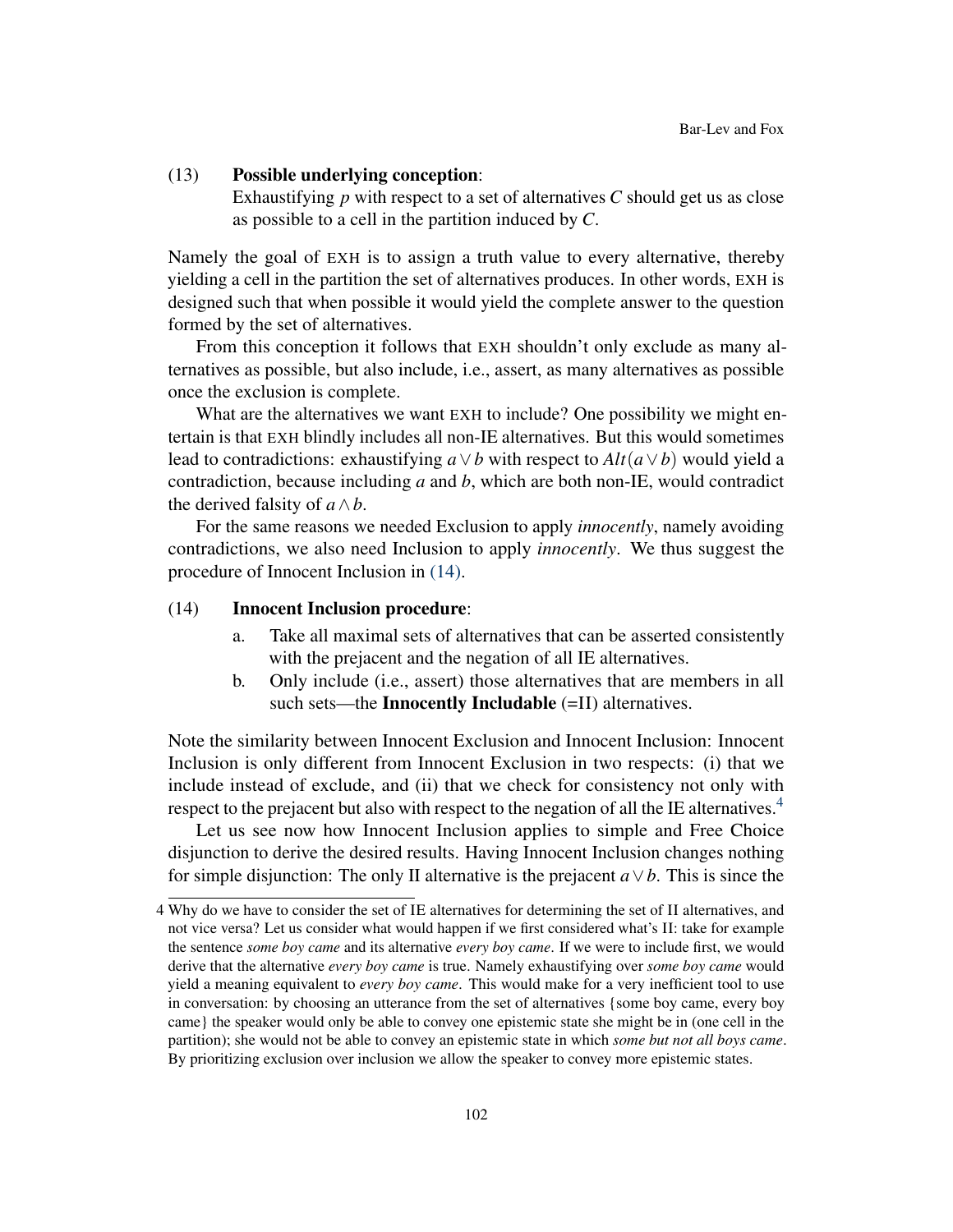<span id="page-8-0"></span>

Figure 2 Results of Innocent Exclusion and Innocent Inclusion for simple and Free Choice disjunction. The II alternatives are marked with a wavy circle.

maximal sets of alternatives that are consistent with the truth of  $a \vee b$  (the prejacent) and the falsity of  $a \wedge b$  (the IE alternative) are  $\{a \vee b, a\}$  and  $\{a \vee b, b\}$ , and the only member in their intersection is the prejacent  $a \vee b$ .

For FC disjunction, on the other hand, we derive the desired FC inferences with our procedure, since  $\Diamond a$  and  $\Diamond b$  are II. In this case, all the alternatives which are not IE are together consistent with the truth of  $\Diamond(a \lor b)$  (the prejacent) and the falsity of  $\Diamond(a \land b)$  (the IE alternative). That is, we only have one maximal set of alternatives to consider,  $\{\Diamond(a \lor b), \Diamond a, \Diamond b\}$ , and all alternatives within this set are II. Therefore applying Innocent Exclusion and Innocent Inclusion yields a cell in the partition (a complete answer) in this case; the output tells us of every alternative whether it is true or false.

The result of Innocent Exclusion and Innocent Inclusion for the two cases is represented schematiclally in figure [2.](#page-8-0)

We have seen that applying Innocent Exclusion and Innocent Inclusion yields the desired results for simple and Free Choice disjunction: an exclusive *or* meaning for simple disjunction and an FC meaning for Free Choice disjunction. For these two cases, the results we derive are identical to those [Fox](#page-18-1) [\(2007\)](#page-18-1) derives with the recursive application of EXH*IE* .

Before we move on to show that Innocent Inclusion allows us to derive universal FC while a recursive application of  $EXH^{IE}$  doesn't, let us state the lexical entry of the exhaustivity operator we are assuming here,  $EXH^{I\to II}$ , which implements both Innocent Exclusion and Innocent Inclusion. We first define the sets of IE and II alternatives: the set of IE alternatives remains as in [Fox](#page-18-1) [2007,](#page-18-1) and the set of II alternatives is defined in parallel in [\(15b\),](#page-9-1) with the two key differences between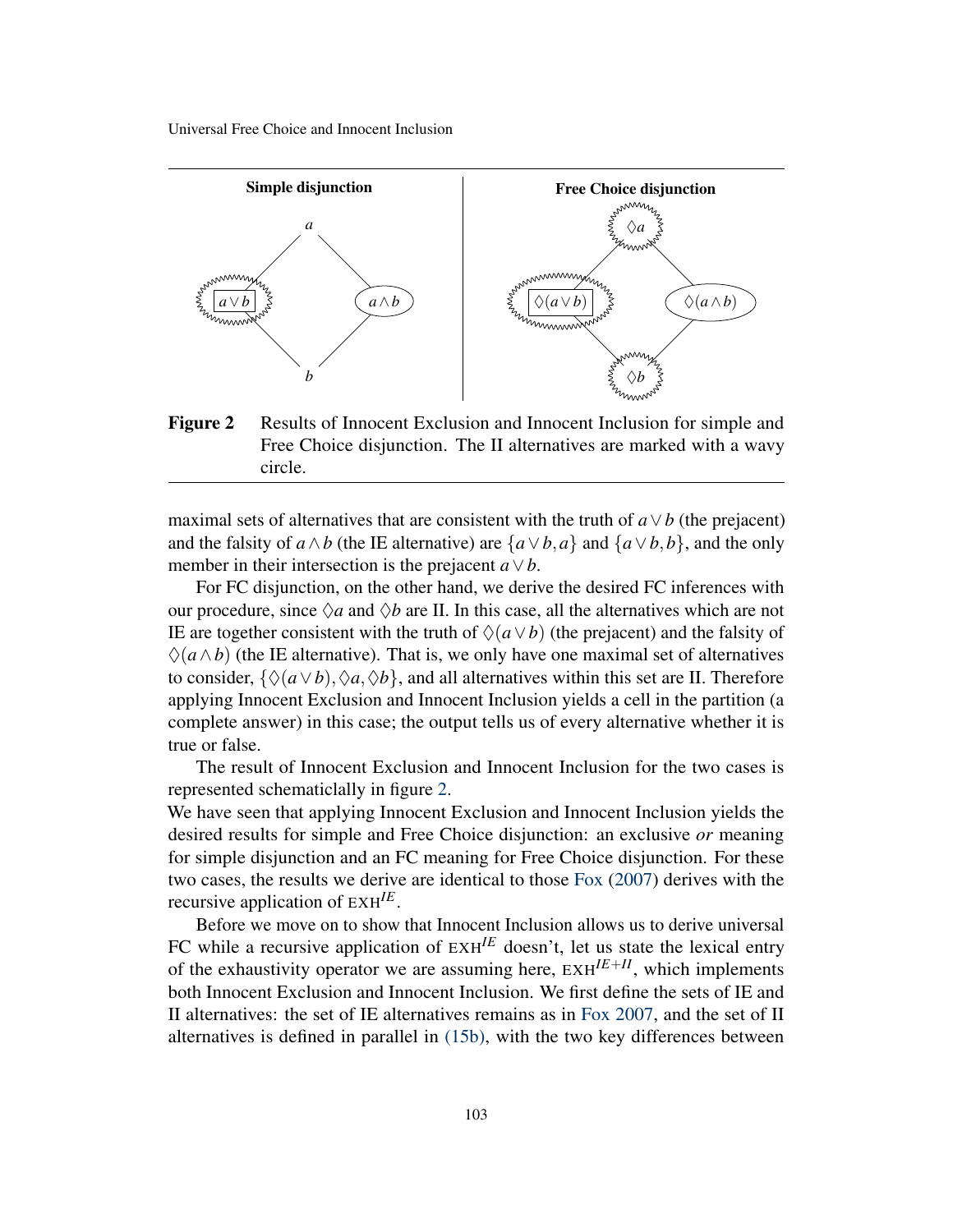Innocent Exclusion and Innocent Inclusion discussed above.

(15) Given a sentence *p* and a set of alternatives *C*:

a. 
$$
IE(p, C) = \bigcap \{C' \subseteq C : C' \text{ is a maximal subset of } C, \text{ s.t. } [=(12b)] \}
$$

$$
\{\neg q : q \in C'\} \cup \{p\} \text{ is consistent}\}
$$
  
b. 
$$
II(p, C) = \bigcap \{C'' \subseteq C : C'' \text{ is a maximal subset of } C, \text{ s.t. } \{r : r \in C''\} \cup \{p\} \cup \{\neg q : q \in IE(p, C)\} \text{ is consistent}\}
$$

<span id="page-9-1"></span>With these definitions at hand we can write the lexical entry of  $EXH^{I\to II}$  in [\(16\):](#page-9-2) Given a set of alternatives  $C$  and a prejacent  $p$ , it would negate all the IE alternatives and assert all the II alternatives.  $5,6$  $5,6$  $5,6$ 

# <span id="page-9-2"></span>(16) Innocent-Exclusion+Innocent-Inclusion-based exhaustivity operator:  $[\mathbb{E} \times \mathbb{H}^{I\in I\cap I}](C)(p)(w) \Leftrightarrow \forall q \in \mathbb{I}\mathbb{E}(p,C)[\neg q(w)]$  $\land \forall r$  ∈ II(*p*,*C*)[ $r(w)$ ]

### <span id="page-9-0"></span>2.4 Deriving universal Free Choice

As mentioned above, for both simple disjunction and Free Choice disjunction the view promoted here yields the same result [Fox](#page-18-1) [\(2007\)](#page-18-1) derives by applying EXH*IE* recursively. However, the current proposal and [Fox](#page-18-1) [2007](#page-18-1) make different predictions

<span id="page-9-4"></span><span id="page-9-3"></span>(i) a.  $EXH_C^{IE}$  [ $EXH_C^{IE}$ ]<br>b.  $EXH_C^{IE+II}$  *p p*] (where  $C' = {\text{EXH}_{C''}^{IE}(p) : C'' \subseteq C}$ )

We will not attempt to prove that [\(ia\)](#page-9-3) and [\(ib\)](#page-9-4) are equivalent at this point though, neither are we going to claim for the superiority of any of these versions. Note, however, that our proposal in [§3](#page-13-0) for the semantics of *only* and the different treatment we give for IE and II alternatives in [§4](#page-15-0) crucially rely on the distinction between IE and II alternatives, namely on the version with  $EXH^{I\to H}$  in [\(ib\).](#page-9-4) Furthermore, distributive inferences for sentences of the form  $\forall x (Px \lor Ox)$  (see fn. [7\)](#page-9-0) can be derived with recursive application of  $\text{EXH}^{I E+I I}$  using [Fox'](#page-18-1)s assumptions about how alternatives project; recursive application of  $E X H^{I E}$  with the assumption about projection in [\(ia\)](#page-9-3) won't do in this case.

6 Note that *p* (the prejacent) can never be in  $IE(p, C)$  and it will always be in  $II(p, C)$  (assuming that the prejacent *p* must be in *C*, and that *C* is finite). Namely,  $p(w)$  in [\(i\)](#page-9-5) is redundant since it is entailed by  $\forall r \in H(p, C)[r(w)]$ . So [\(i\)](#page-9-5) is equivalent to [\(16\),](#page-9-2) where  $p(w)$  is taken out. We set aside for now the consequences for infinite sets of alternatives.

<span id="page-9-5"></span>(i) 
$$
\llbracket \operatorname{EXH}^{I\mathcal{E}+II} \rrbracket(C)(p)(w) \Leftrightarrow p(w) \wedge \forall q \in \operatorname{IE}(p, C) [\neg q(w)] \wedge \forall r \in \Pi(p, C)[r(w)]
$$

<sup>5</sup> As far as we can see,  $EXH^{I\to II}$  is definable in terms of a recursive application of  $EXH^{I\to}$ , once we assume that the only alternatives EXH*IE* projects are its sub-domain alternatives, i.e., alternatives generated by replacing the set of alternatives EXH operates on with its subsets. Namely, [\(ia\)](#page-9-3) yields the same result as [\(ib\)](#page-9-4) in all cases we checked.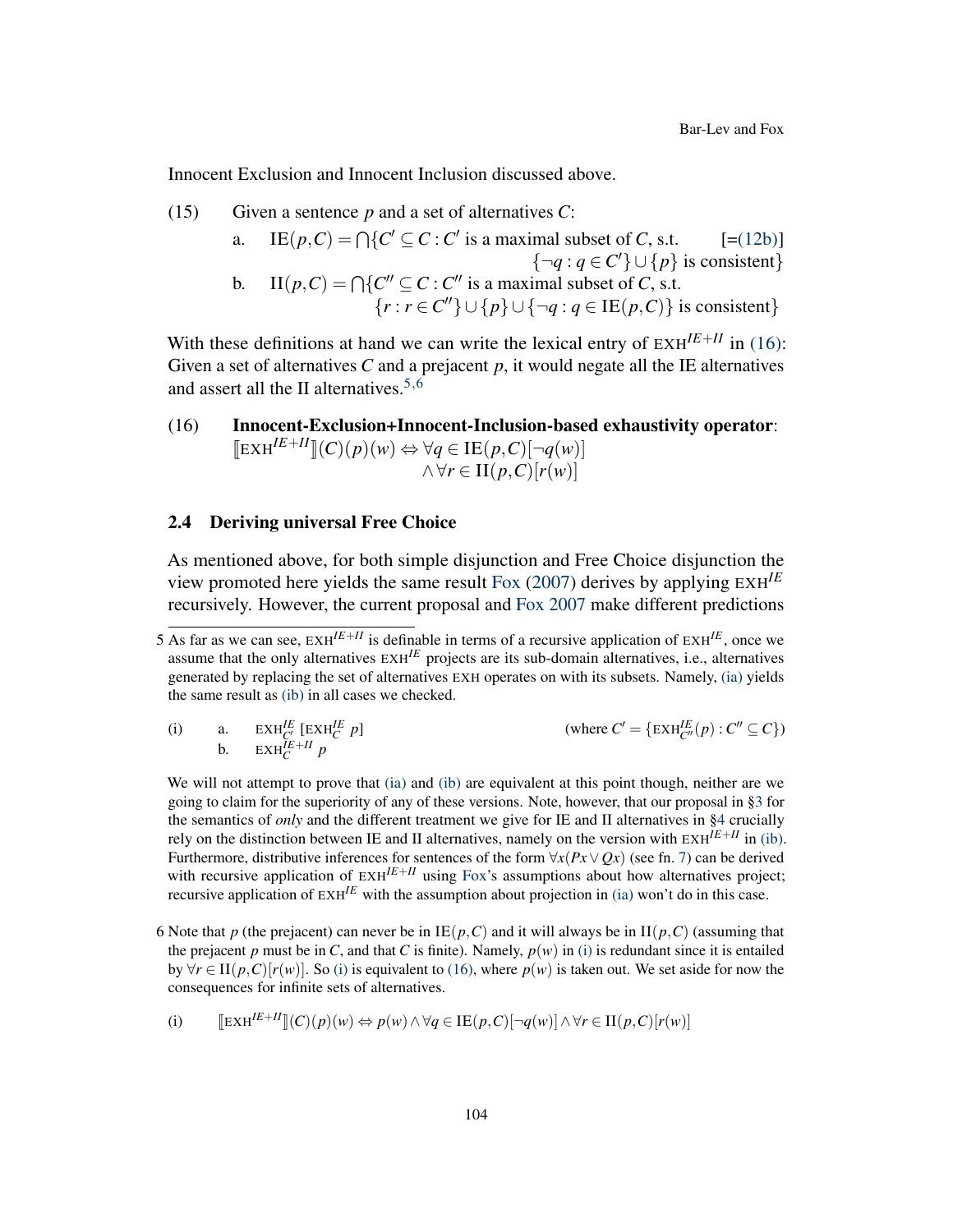regarding universal FC, to which we now turn.

Consider the set of alternatives we generate for [\(3\),](#page-1-0) in [\(18\).](#page-10-0) We assume that alternatives where the universal quantifier *every* is replaced with the existential one *some* are generated, and thus the set of alternatives is multiplied by 2 compared to the 4 alternatives of unembedded Free Choice disjunction; we end up with the 8 alternatives in  $(18)$ .<sup>[7](#page-0-4)</sup>

<span id="page-10-0"></span>(17) Every boy is allowed to eat ice cream or cake.  $[=(3)] \quad \forall x \Diamond (Px \lor Qx)$  $[=(3)] \quad \forall x \Diamond (Px \lor Qx)$  $[=(3)] \quad \forall x \Diamond (Px \lor Qx)$ 

#### (18) Set of alternatives for universal Free Choice:  $Alt(\forall x \Diamond (Px \lor Qx)) = {\forall x \Diamond (Px \lor Qx), \forall x \Diamond Px, \forall x \Diamond Qx, \forall x \Diamond (Px \land Qx)}$  $\overline{\exists x \Diamond (Px \lor Qx)}, \overline{\exists x \Diamond Px}, \overline{\exists x \Diamond Qx}, \overline{\exists x \Diamond (Px \land Qx)}$ , , ∃*x*♦*Px* , ∃*x*♦*Qx*  $, ∃x$   $\Diamond$  (*Px*  $\land$  *Qx*)

Existential alt. Existential-disjunctive alt. Existential-conjunctive alt.

}

The universal FC inference follows straightforwardly with one application of EXH*IE*+*II* ,

See [Bar-Lev & Fox](#page-18-8) [2016;](#page-18-8) [Gotzner & Romoli](#page-19-8) [2017](#page-19-8) for why this stipulation isn't needed to begin with: the original motivation for it was to derive for *every boy ate ice cream or cake* the distributive inferences that *some boy ate ice cream* and *some boy ate cake*. But given that EXH*IE* can apply recursively those inferences are derived, and furthermore the negated inferences that *not every boy ate ice cream* and *not every boy ate cake* are not derived, a result which has been argued by Crnič, Chemla  $\&$  Fox [\(2015\)](#page-18-9) to be desired. Our proposal here is compatible with this view: in this case recursive application of  $\text{EXH}^{I\to II}$  yields the same result as recursive application of  $\text{EXH}^{I\to}$ .

The assumption that weaker alternatives are generated is relevant also for a problem discussed in [Nouwen](#page-19-9) [2017.](#page-19-9) [Nouwen'](#page-19-9)s concern is with deriving FC for sentences where an existential modal takes scope above a universal quantifier which in turn takes scope above disjunction, namely sentences of the form  $\Diamond \forall x (Px \lor Qx)$ . He claims that [Fox](#page-18-1) [\(2007\)](#page-18-1) incorrectly predicts the disjunctive alternatives  $\Diamond \forall xPx$  and  $\Diamond \forall xQx$  to be IE and therefore that their negation would be derived. But this claim is only correct insofar as we ignore the weaker alternatives  $\Diamond \exists xPx$  and  $\Diamond \exists xQx$ . Admitting the latter alternatives makes the former non-IE.

[Nouwen'](#page-19-9)s more general claim is that implicature-based analyses of Free Choice rely on *distribution over disjunction* as a necessary condition for deriving FC: If  $\phi(a \lor b) \Leftrightarrow \phi(a) \lor \phi(b)$  FC might follow under those approaches, namely we can derive  $\phi(a) \wedge \phi(b)$ , but not otherwise. This point applies to universal FC too, since *distribution over disjunction* doesn't hold in this case:  $\forall x \Diamond (Px \lor Qx) \Leftrightarrow (\forall x \Diamond Px) \lor (\forall x \Diamond Qx)$ . Since our analysis derives universal FC, namely we derive  $(\forall x \Diamond Px) \land (\forall x \Diamond Qx)$ , it suffices to show that unlike the analyses he discusses ours does not have *distrbution over disjunction* as a necessary condition for deriving FC.

For space reasons we have to rely on the reader to verify that generating weaker alternatives and assuming Innocent Inclusion we can derive FC for the case [Nouwen](#page-19-9) discusses too (i.e., the inference from  $\Diamond \forall x (Px \lor Qx)$  to  $(\Diamond \forall xPx) \land (\Diamond \forall xQx)$ ). We intend to pursue this issue in detail in future work.

<sup>7</sup> We assume that deriving weaker alternatives is possible, contra [Fox](#page-18-1) [\(2007:](#page-18-1) fn. 35), and therefore alternatives where *every* is replaced with *some* are generated. The reason for this assumption is that otherwise we would in fact predict the opposite of what we want: If *every* generated no *some*alternatives, the application of  $EXH^{I\to H}$  would lead to the *negation* of  $\forall x \Diamond P x$  and of  $\forall x \Diamond Qx$ . This bad result is avoided by dispensing with the stipulation in [Fox](#page-18-1) [2007:](#page-18-1) fn. 35.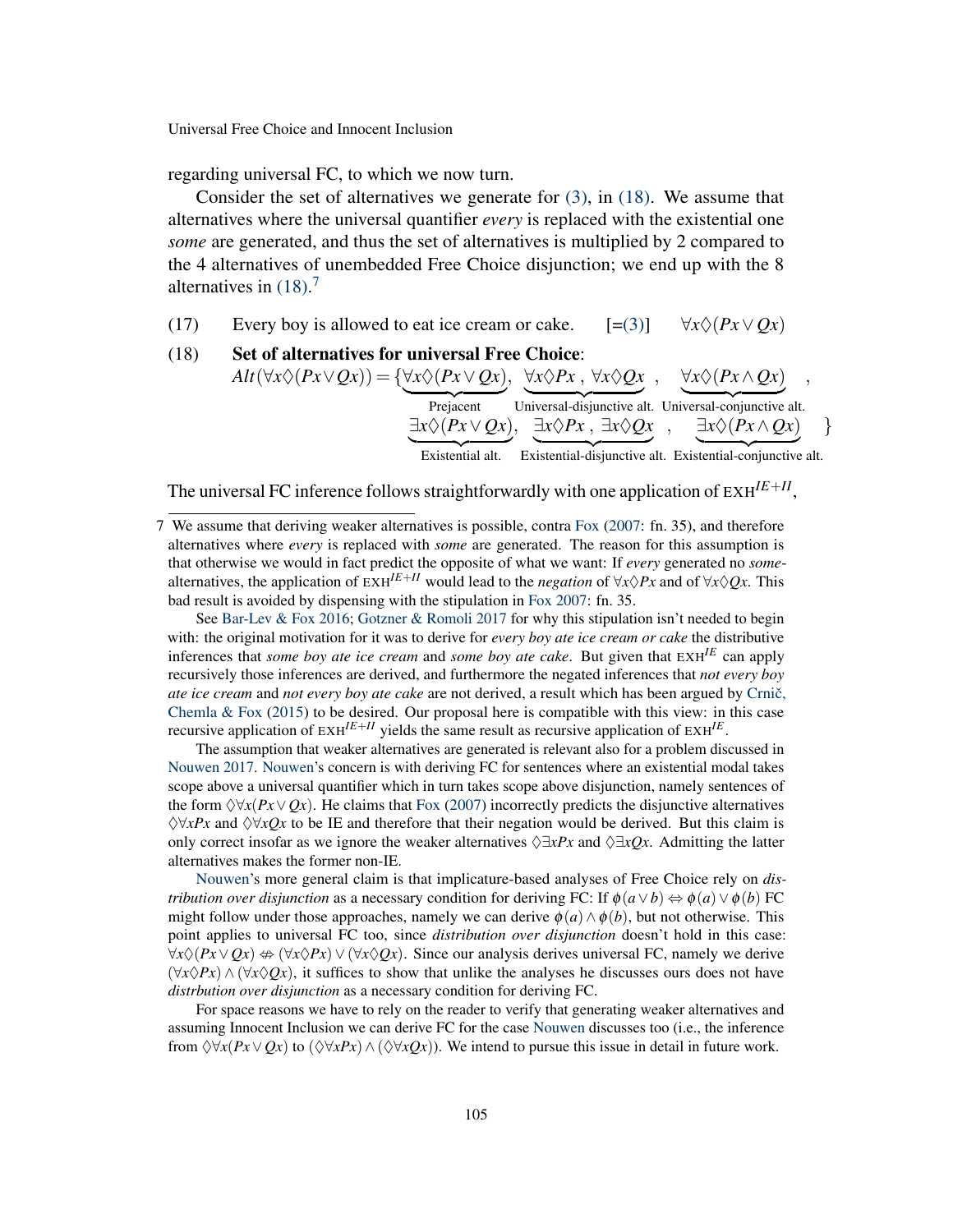since  $\forall x \Diamond Px$  and  $\forall x \Diamond Ox$  are II. Let us show how this result is achieved.

In order to determine which alternatives are II, we first have to determine which are IE. The maximal sets of alternatives that can be negated consistently with the prejacent are in [\(19a\),](#page-11-0) and their intersection which is the set of IE alternatives is in [\(19b\).](#page-11-1) The IE alternatives are then  $\forall x \Diamond (Px \land Qx)$  and  $\exists x \Diamond (Px \land Qx)$ .

- <span id="page-11-0"></span>(19) a. Maximal sets of alternatives in  $Alt(\forall x \Diamond (Px \lor Ox))$  that can be negated consistently with  $\forall x \Diamond (Px \lor Qx)$ :
	- (i) { $\forall x \Diamond Px, \forall x \Diamond Qx, \forall x \Diamond (Px \land Qx), \exists x \Diamond (Px \land Qx)$ }
	- (ii) { $\forall x \Diamond Px, \exists x \Diamond Px, \forall x \Diamond (Px \land Qx), \exists x \Diamond (Px \land Qx)$ }
	- (iii)  $\{\forall x \Diamond Qx, \exists x \Diamond Qx, \forall x \Diamond (Px \land Qx), \exists x \Diamond (Px \land Qx)\}\$
	- b.  $IE(\forall x \Diamond (Px \lor Qx), Alt(\forall x \Diamond (Px \lor Qx)))) = \bigcap (19a) =$  $IE(\forall x \Diamond (Px \lor Qx), Alt(\forall x \Diamond (Px \lor Qx)))) = \bigcap (19a) =$  $IE(\forall x \Diamond (Px \lor Qx), Alt(\forall x \Diamond (Px \lor Qx)))) = \bigcap (19a) =$

{∀*x*♦(*Px*∧*Qx*),∃*x*♦(*Px*∧*Qx*)}

<span id="page-11-1"></span>We can now ask what is II: we should check what are the maximal sets of alternatives that can be asserted consistently with the prejacent and the negation of all IE alternatives. Namely, what are the maximal sets of alternatives that are consistent with the truth of the prejacent  $\forall x \Diamond (Px \lor Qx)$  taken together with the falsity of  $\exists x \Diamond (Px \land Qx)$ (we can ignore the other IE alternative,  $\forall x \Diamond (Px \land Qx)$ , since its falsity is entailed by the falsity of  $\exists x \Diamond (Px \land Ox)$ ? As in the case of unembedded FC disjunction, there is only one such set since all the non-IE alternatives together are consistent with the prejacent and the negation of all IE alternatives, as in [\(20a\).](#page-11-2) Therefore the set of II alternatives in [\(20b\)](#page-11-3) contains all the non-IE alternatives.

<span id="page-11-3"></span><span id="page-11-2"></span>(20) a. Maximal sets of alternatives in  $Alt(\forall x \Diamond (Px \lor Qx))$  that can be asserted consistently with  $\forall x \Diamond (Px \lor Qx) \land \neg \exists x \Diamond (Px \land Qx)$ :

(i) 
$$
\{\forall x \Diamond (Px \lor Qx), \forall x \Diamond Px, \forall x \Diamond Qx, \exists x \Diamond (Px \lor Qx), \exists x \Diamond Px, \exists x \Diamond Qx\}
$$
  
b.  $H(\forall x \Diamond (Px \lor Qx), Alt(\forall x \Diamond (Px \lor Qx)))) = \bigcap (20a) =$ 

$$
\{\forall x\Diamond(Px\vee Qx),\forall x\Diamond Px,\forall x\Diamond Qx,\exists x\Diamond(Px\vee Qx),\exists x\Diamond Px,\exists x\Diamond Qx\}
$$

As in the case of unembedded FC disjunction, exhaustification here yields a complete answer: it assigns a truth value to every alternative. Most importantly, the alternatives  $\forall x \Diamond P x$  and  $\forall x \Diamond Q x$  are members in the set of II alternatives. Applying EXH<sup>IE+II</sup> would then assert them and derive the desired universal FC inferences, as in [\(21\).](#page-11-4)

<span id="page-11-4"></span>(21) 
$$
\begin{array}{lll} \text{EXH}_{Alt(\forall x(\Diamond(Px \lor Qx))}^{IE+II} \forall x \Diamond(Px \lor Qx) \\ \Leftrightarrow \forall x \Diamond Px \land \forall x \Diamond Qx \land \neg \exists x \Diamond(Px \land Qx) \end{array}
$$

The results of Innocent Exclusion and Innocent Inclusion are represented in figure [3.](#page-12-0)

<sup>8</sup> As in the case of unembedded FC disjunction (see fn. [3\)](#page-5-0), the following derivation of universal FC does not depend on the exclusion of any of the IE alternatives. In many cases they would not be relevant and thus would not be negated.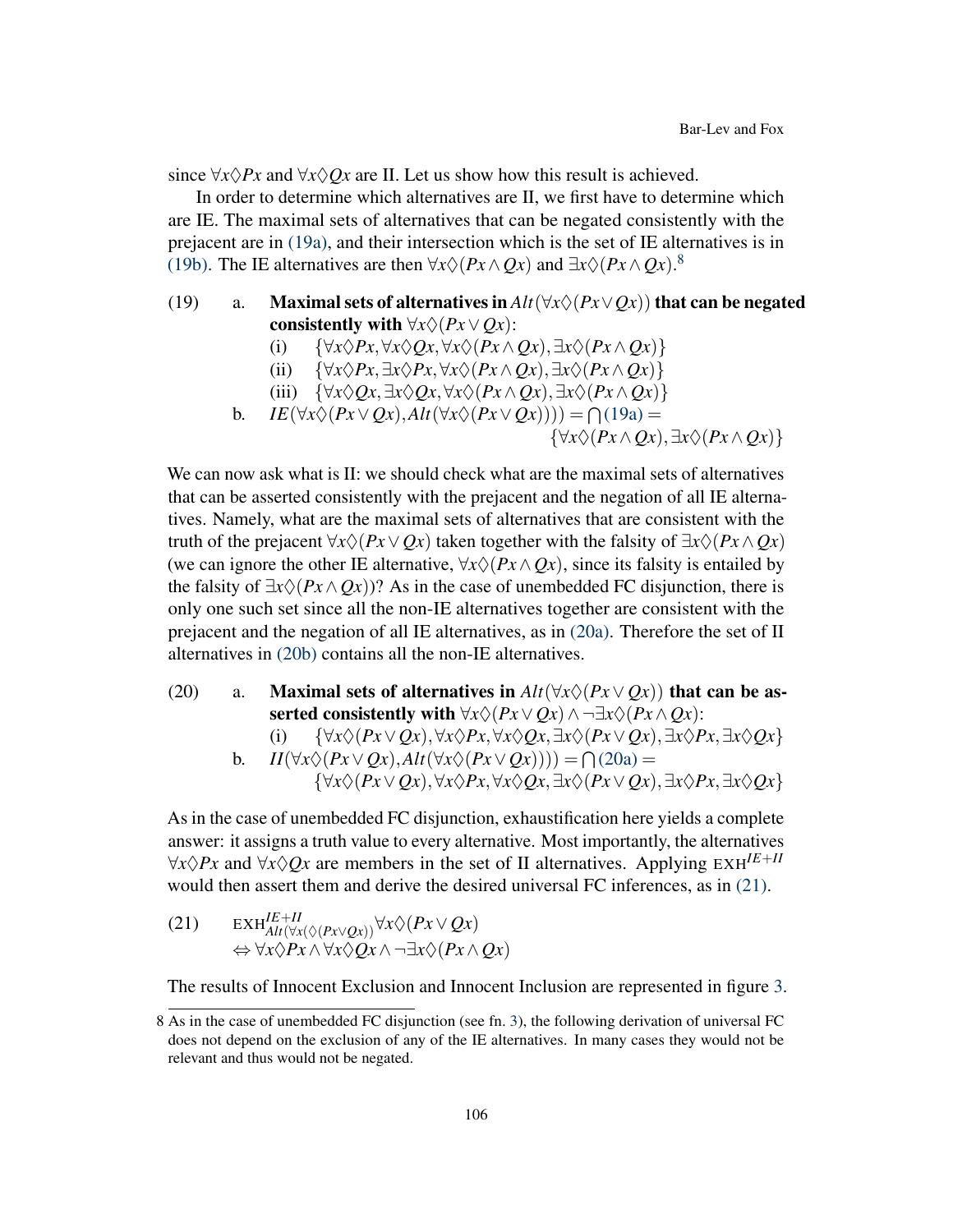<span id="page-12-0"></span>

Figure 3 Results of Innocent Exclusion and Innocent Inclusion for universal Free Choice.

The notion of Innocent Inclusion which applies directly to the set of alternatives is what is responsible for our derivation of universal FC. If we were to apply [Fox'](#page-18-1)s [\(2007\)](#page-18-1)  $EXH^{IE}$  recursively in this case, we would only derive the weak inferences  $\exists x \Diamond Px$  and  $\exists x \Diamond Qx$ , but would fail to derive the stronger  $\forall x \Diamond Px$  and  $\forall x \Diamond Qx$ .<sup>[9](#page-0-4)</sup>

(i)  $Alt(EXH^{IE}(\forall x \Diamond (Px \lor Qx))) =$  $\{E X H^{IE}(\forall x \Diamond (Px \lor Qx)) = \forall x \Diamond (Px \lor Qx) \land \neg \exists x \Diamond (Px \land Qx),\}$  $\overrightarrow{E}$ KH<sup>IE</sup>( $\forall x \Diamond Px$ ) =  $\forall x \Diamond Px \land \neg \exists x \Diamond Qx$ ,  $\exp(E(\forall x \Diamond Qx)) = \forall x \Diamond Qx \land \neg \exists x \Diamond Px,$  $\mathbb{E} \times \mathbb{H}^{IE}(\forall x \Diamond (Px \land Qx)) = \forall x \Diamond (Px \land Qx),$  $\exists x \forall x \forall P(x \land Q(x)) = \exists x \Diamond (Px \lor Qx) \land \neg \exists x \Diamond (Px \land Qx) \land \neg \forall x \Diamond (Px \lor Qx),$  $\exists x \forall P x \in \exists x \Diamond P x \land \neg \forall x \Diamond P x \land \neg \exists x \Diamond Q x,$  $\mathbb{E} \times \mathbb{H}^{IE}(\exists x \Diamond Qx) = \exists x \Diamond Qx \land \neg \forall x \Diamond Qx \land \neg \exists x \Diamond Px,$  $\text{EXH}^{IE}(\exists x \Diamond (Px \land Qx)) = \exists x \Diamond (Px \land Qx) \land \neg \forall x \Diamond (Px \lor Qx)$ 

The last five alternatives contradict the prejacent and hence can be trivially excluded. The only non-trivially IE alternatives are  $EXH^{IE}(\forall x \Diamond Px)$  and  $EXH^{IE}(\forall x \Diamond Qx)$ , the negation of both yields  $(\forall x \Diamond Px \rightarrow \exists x \Diamond Qx) \land (\forall x \Diamond Qx \rightarrow \exists x \Diamond Px)$ . Taken together with the prejacent, this yields the result of the second application of  $E X H^{I E}$  in [\(ii\):](#page-12-1)

<span id="page-12-1"></span>(ii) 
$$
\forall x \Diamond (Px \lor Qx) \land \neg \exists x \Diamond (Px \land Qx) \land \exists x \Diamond Px \land \exists x \Diamond Qx
$$

<sup>9</sup> This is since the set of exhaustified alternatives for the second level of exhaustification is as follows: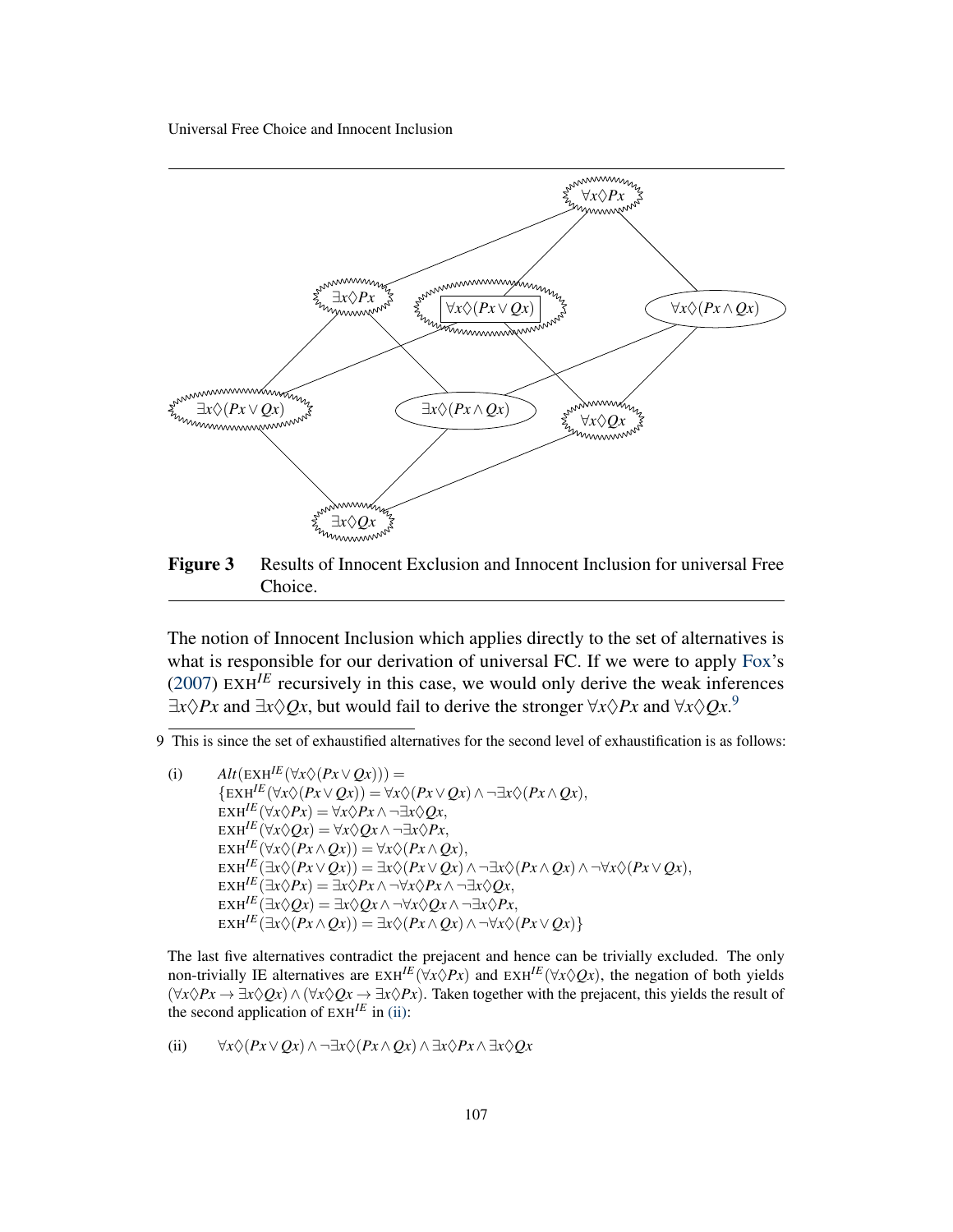Recall the motivation we presented for providing a global account of universal FC, namely the negative universal FC case in [\(4\).](#page-2-0) Since the same kind of entailment relations hold between the alternatives in the negative case [\(4\)](#page-2-0) and the positive case [\(3\),](#page-1-0) the result is parallel as can be seen in [\(24\).](#page-13-1)

(22) No student is required to solve both problem A and problem B  $[=(4)]$  $[=(4)]$ ¬∃*x*(*Px*∧*Qx*)

(23) 
$$
Alt(\neg \exists x \Box(Px \land Qx)) =
$$
  

$$
\{\neg \exists x \Box(Px \land Qx), \neg \exists x \Box Px, \neg \exists x \Box Qx, \neg \exists x \Box(Px \lor Qx),
$$

$$
\neg \forall x \Box(Px \land Qx), \neg \forall x \Box Px, \neg \forall x \Box Qx, \neg \forall x \Box(Px \lor Qx)\}
$$

<span id="page-13-1"></span>(24) 
$$
\operatorname{EXH}_{Alt(\neg \exists x (\Box (Px \land Qx))}^{IE+II} \neg \exists x \Box (Px \land Qx)
$$

$$
\Leftrightarrow \neg \exists x \Box Px \land \neg \exists x \Box Qx \land \forall x \Box (Px \lor Qx)
$$

To summarize, building on [Fox'](#page-18-1)s notion of Innocent Exclusion we have introduced the notion of Innocent Inclusion. We have suggested a revision of the exhaustivity operator such that it would not only negate all the IE alternatives but also assert all the II alternatives. The empirical motivation for Innocent Inclusion came from the need for a global derivation for universal FC inferences. As a conceptual motivation we have suggested that EXH should be able to assign a truth value to every alternative as long as it wouldn't lead to a contradiction or choosing arbitrarily between the alternatives.

In the next section we argue that Innocent Inclusion isn't only motivated by considerations that come from the covert exhaustivity operator EXH, but by considerations that come from the overt exhaustivity operator *only* as well. In [§3.1](#page-13-2) we suggest a way to incorporate Innocent Inclusion in the semantics of *only* in order to maintain the analogy between the overt and the covert exhaustivity operators, and in [§3.2](#page-14-0) we motivate this suggestion based on the interaction between *only* and FC disjunction discussed in [Alxatib](#page-18-2) [2014.](#page-18-2)

#### <span id="page-13-0"></span>3 Further motivation for Innocent Inclusion: the presupposition of *only*

#### <span id="page-13-2"></span>3.1 The connection between EXH and *only*

EXH was stated originally as a covert analog of *only*, with the minimal difference that while *only* presupposes its prejacent, EXH asserts it (see [Fox](#page-18-1) [2007\)](#page-18-1):

- (25) a.  $EXH^{IE}$  **asserts** that its prejacent is true and asserts that all IE alternatives are false.
	- b. *only* presupposes that its prejacent is true and asserts that all IE alternatives are false.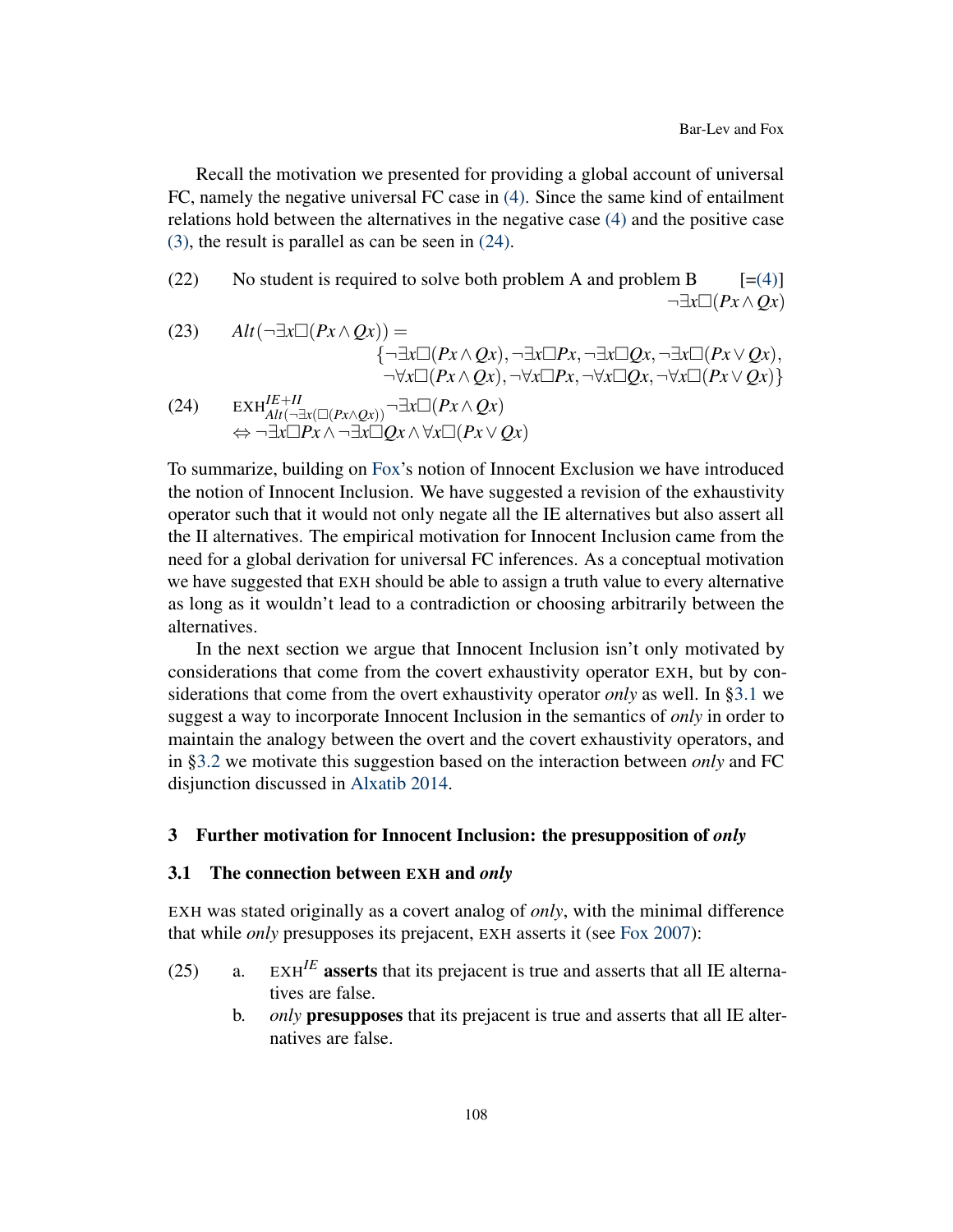When we add Innocent Inclusion into the definition of EXH in [\(16\),](#page-9-2) one might wonder whether this analogy is disrupted.

We claim it does not, the minimal difference can still be maintained if we assume that Innocent Inclusion is at play in the case of *only* too: What *only* presupposes is the positive part of the meaning EXH asserts, namely Inclusion. The analogy can then be stated as in [\(26\):](#page-14-1) while *only* presupposes all the II alternatives, EXH asserts them.

- <span id="page-14-1"></span>(26) a.  $EXH^{IE+II}$  asserts that *all* II *alternatives* are true and asserts that all IE alternatives are false.
	- b. *only* presupposes that *all* II *alternatives* are true and asserts that all IE alternatives are false.

We propose the lexical entry for *only* in [\(28\),](#page-14-2) which following [\(26\)](#page-14-1) is only different from the entry for  $EXH^{IE+II}$  in presupposing rather than asserting that all II alternatives are true.

(27) 
$$
\begin{aligned} \llbracket \operatorname{EXH}^{IE+II} \rrbracket(C)(p) &= \lambda w. \forall r \in \Pi(p, C)[r(w)] \\ \wedge \forall q \in \operatorname{IE}(p, C) [\neg q(w)] \end{aligned} \tag{16}
$$

<span id="page-14-2"></span>(28) 
$$
\llbracket only \rrbracket(C)(p) = \lambda w : \forall r \in H(p, C)[r(w)].
$$

$$
\forall q \in \text{IE}(p, C)[\neg q(w)]
$$

#### <span id="page-14-0"></span>3.2 Motivation for Innocent Inclusion with *only*: [Alxatib](#page-18-2) [2014](#page-18-2)

An empirical motivation for the entry we suggested in [\(28\)](#page-14-2) comes from work by [Alxatib](#page-18-2) [\(2014\)](#page-18-2) on the interaction between FC disjunction and *only*. Embedding FC disjunction in the scope of *only*, as in [\(29\),](#page-14-3) yields the FC inferences in [\(29a\)](#page-14-4)[-\(29b\).](#page-14-5)

<span id="page-14-5"></span><span id="page-14-4"></span><span id="page-14-3"></span>(29) We are only allowed to eat [ice cream or cake] $_F$ .

- a.  $\rightarrow$  We are allowed to eat ice cream.
- b.  $\rightarrow$  We are allowed to eat cake.

Furthermore, [Alxatib](#page-18-2) [\(2014\)](#page-18-2) claims that FC inferences become presuppositions when FC disjunction is embedded in the scope of *only*. As [\(30\)](#page-14-6) shows, they project out of questions, as we would expect from presuppositions. The contrast between [\(30\)](#page-14-6) and [\(31\)](#page-15-1) shows that *only* is the culprit: in the absence of *only*, as in [\(31\),](#page-15-1) we do not infer FC. $10$ 

<span id="page-14-6"></span><sup>10</sup> We do not claim that [\(31\)](#page-15-1) has nothing to do with FC, but rather that FC is not a presupposition. As Chris Barker pointed out to us, a *yes* answer to [\(31\)](#page-15-1) could lead (in certain contexts) to the inference that we are free to choose between ice cream and cake, and a *no* answer would naturally convey that we are allowed neither ice cream nor cake. We set aside the question of how this is derived for now.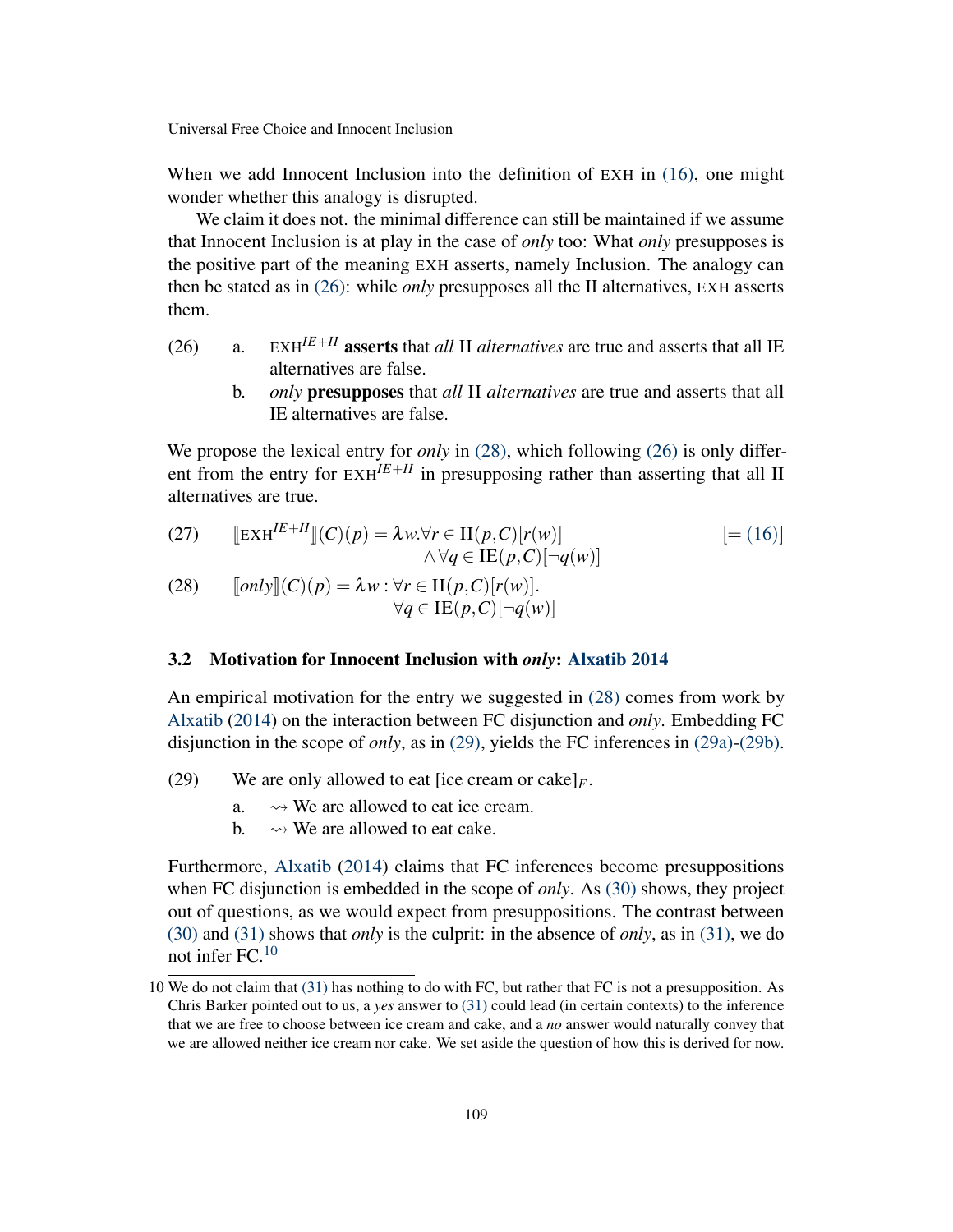- (30) Are we only allowed to eat [ice cream or cake] $_F$ ?
	- a.  $\rightarrow$  We are allowed to eat ice cream.
	- b.  $\rightarrow$  We are allowed to eat cake.
- <span id="page-15-1"></span>(31) Are we allowed to eat ice cream or cake?
	- a.  $\rightarrow$  We are allowed to eat ice cream.
	- b.  $\leftrightarrow$  We are allowed to eat cake.

Given the entry for *only* in [\(28\),](#page-14-2) the FC inferences in [\(29\)](#page-14-3) and [\(30\)](#page-14-6) are straightforwardly predicted to be part of the presupposition triggered by *only*. Since *only* presupposes all the II alternatives, applying *only* to FC disjunction  $\Diamond(a \lor b)$  and its set of alternatives  $Alt(\Diamond(a \lor b))$  would presuppose  $\Diamond a$  and  $\Diamond b$ , which are II as has been established in [§2.](#page-3-0)

However, it is not otherwise trivial to explain why the FC inferences of FC disjunction under *only* should become presuppositions.<sup>[11](#page-0-4)</sup>

#### <span id="page-15-0"></span>4 Distinguishing FC inferences from other scalar implicatures

In previous sections we have shown that the distinction between the notion of Innocent Exclusion and the notion of Innocent Inclusion proved fruitful for deriving universal FC inferences and for explaining the interaction between *only* and FC disjunction. This section is devoted to point to another potential gain we can get from this distinction, which is that it provides a natural way to distinguish FC inferences from other scalar implicatures.

Several authors have questioned the idea that FC inferences are Scalar Implicatures (SIs). The main reasons in our opinion are the following:

<span id="page-15-2"></span>(32) a. SI computation is costly while FC computation is not.

(e.g., [Chemla & Bott](#page-18-10) [2014\)](#page-18-10) b. Universal FC inferences are more robust than parallel universal SIs. (e.g., [Chemla](#page-18-0) [2009b\)](#page-18-0)

On the face of it, [\(32\)](#page-15-2) seems to be at odds with accounts such as our own in which FC inferences are SIs. In order to make sense of this discrepancy, we conjecture that the distinction between FC inferences and other SIs pertains to whether or not they are obligatory.

<span id="page-15-3"></span>(33) Conjecture: FC inferences are obligatory SIs; other SIs are optional.<sup>[12](#page-0-4)</sup>

<sup>11</sup> [Alxatib](#page-18-2) suggests two possible accounts, both relying on the assumption that there is an embedded exhaustivity operator other than *only*. However, it is not clear why this exhaustivity operator should be *obligatorily* embedded. And without this assumption, the difficulty to cancel the presupposed FC inferences he points out is not predicted any more.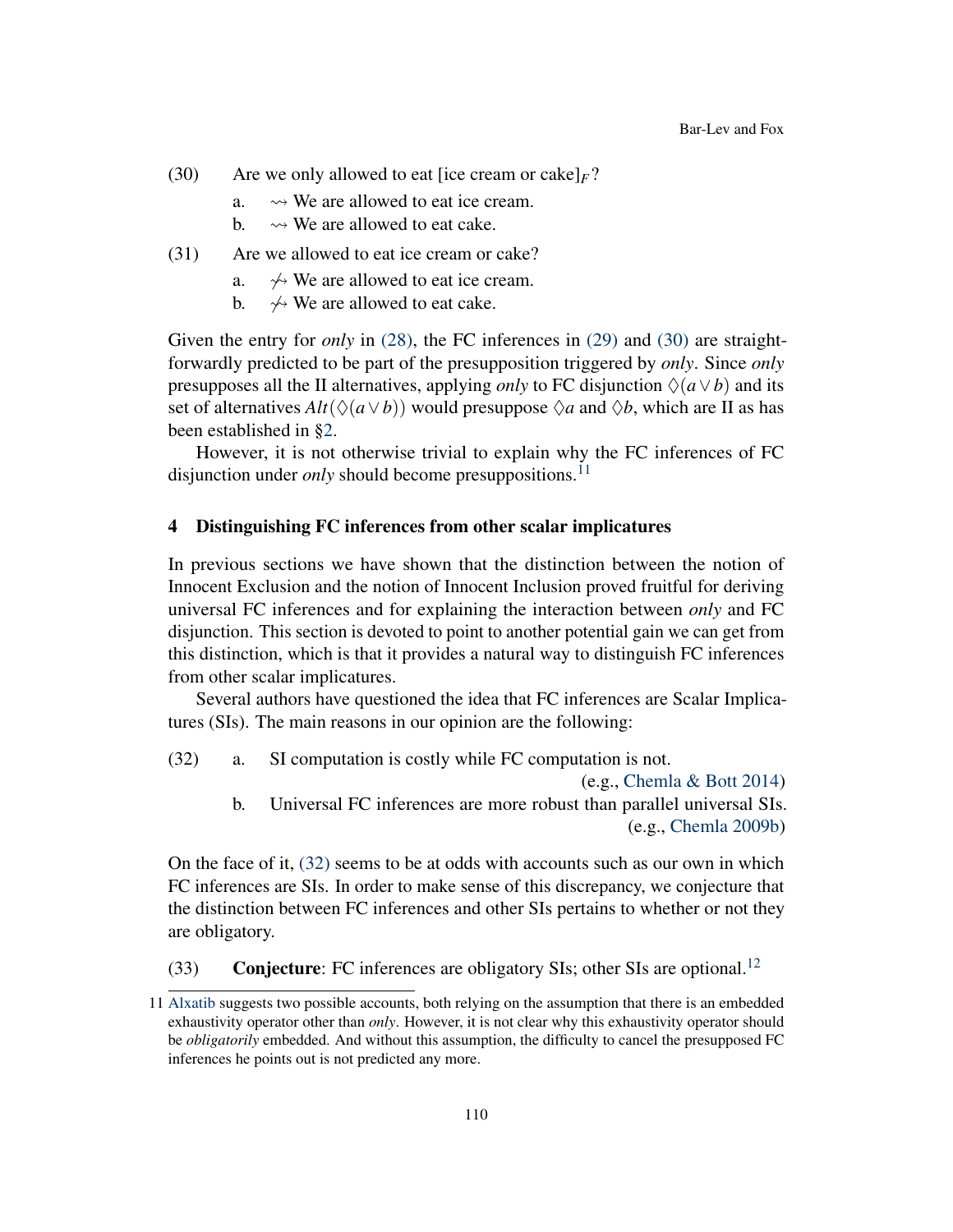To be more precise, we suggest that FC inferences are derived with no need to appeal to contextual factors, while the derivation of other SIs is dependent on such factors.

If our conjecture is on the right track, we have a way of addressing the problems in [\(32\).](#page-15-2) The cost of computation in the case of other SIs comes from the need to determine the makeup of the context; since the derivation of FC inferences is independent of contextual properties, the computation is not costly. And since universal FC can be derived globally (and locally), we also expect it to be obligatory and thus to be much more robust than other universal SIs.

On what basis can we distinguish FC from other SIs, such that FC inferences would become obligatory and other SIs wouldn't? If both FC inferences and other SIs are derived by Innocent Exclusion, as in [Fox](#page-18-1) [2007,](#page-18-1) such a difference would not be expected. But given our proposal, the two kinds of inferences are derived by different procedures: FC inferences are derived with Innocent Inclusion and other SIs are derived with Innocent Exclusion. We are then provided with the tools to explain differences between FC inferences and other SIs, and our conjecture can be restated in more general terms as in [\(34\):](#page-16-0)

## <span id="page-16-0"></span>(34) Generalized conjecture: Inclusion is obligatory; Exclusion is optional.

Independent evidence for [\(34\)](#page-16-0) comes from phenomena which have been argued to involve obligatory implicatures, such as [Bowler](#page-18-11) [2014](#page-18-11) on Warlpiri *manu*, [Bar-Lev](#page-18-12) [& Margulis](#page-18-12) [2014](#page-18-12) on Hebrew *kol*, [Meyer](#page-19-10) [2016](#page-19-10) on English *or else*, [Bassi & Bar-Lev](#page-18-13) [2016](#page-18-13) on Homogeneity with bare conditionals. In all those cases, the alternatives leading to the obligatory implicatures are, in our terms,  $II^{13}$  $II^{13}$  $II^{13}$ 

In order to ensure [\(34\),](#page-16-0) we assume that an alternative can be pruned (ignored) only if it is IE. Following [Katzir](#page-19-11) [\(2014:](#page-19-11) attributed to Emmanuel Chemla and Ben-

<span id="page-16-1"></span>(i) We are allowed to have ice cream or cake, but I don't know which.

However, [\(i\)](#page-16-1) (and all cases where FC is absent) can be argued to involve wide scope disjunction. In fact, the conditions on ellipsis (sluicing) require this assumption. And a wide scope disjunction construal is not expected to give rise to FC to begin with. So we can still maintain that [\(33\)](#page-15-3) holds: whenever FC is possible, it is obligatory.

Wide scope disjunction sentences sometimes do give rise to FC, for example with *you may eat cake or you may eat ice cream*, but not always, for example in *you either may eat cake or ice cream* (see [Zimmermann](#page-19-12) [2000;](#page-19-12) [Simons](#page-19-7) [2005;](#page-19-7) [Alonso-Ovalle](#page-18-3) [2005;](#page-18-3) [Fox](#page-18-1) [2007;](#page-18-1) [Klinedinst](#page-19-13) [2007\)](#page-19-13). See [Meyer](#page-19-14) [& Sauerland](#page-19-14) [2016](#page-19-14) for a recent proposal.

<sup>12</sup> It may seem that FC inferences can be cancelled as in [\(i\),](#page-16-1) which would disprove [\(33\):](#page-15-3)

<sup>13</sup> It is also possible to interpret the facts about children's conjunctive interpretation of disjunction from [Singh et al.](#page-19-3) [2016](#page-19-3) along the same lines, assuming that children who didn't generate a conjunctive reading were tested at a different developmental stage than those who did. There are facts reported in the literature that might turn out to provide counter arguments, e.g., [Deal](#page-18-14) [2011](#page-18-14) on the Nez Perce modal affix *o'qa* and [Davidson](#page-18-15) [2013](#page-18-15) on coordination in ASL. We leave this issue for future research.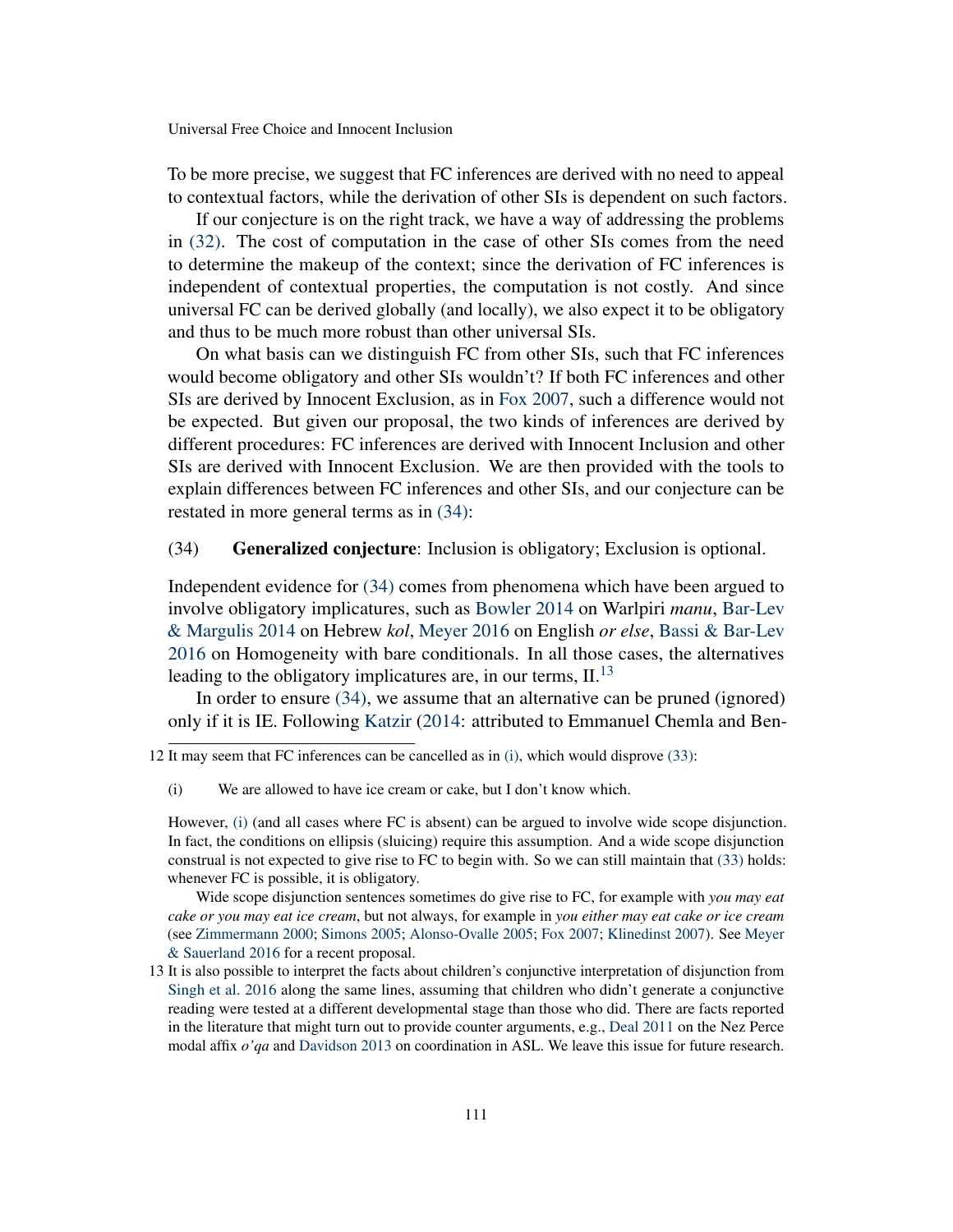jamin Spector, p.c.), we understand pruning as letting EXH negate all *relevant* IE alternatives. As a result, if an alternative is irrelevant it is effectively 'pruned', i.e., not negated by EXH. But pruning doesn't affect the original set of alternatives: the IE set (and the II set) is solely defined with respect to the complete set of alternatives.

The definition of  $E X H^{I E + I I}$  in [\(35\)](#page-17-0) implements these ideas.  $E X H^{I E + I I}$  negates the *relevant* IE alternatives, namely they are prunable; and asserts the II alternatives *regardless of relevance*, making them effectively unprunable. Together with the auxiliary assumption that EXH application is obligatory [\(Magri](#page-19-15) [2009\)](#page-19-15) at matrix position, II alternatives would be obligatorily included but IE alternatives would be optionally excluded.

<span id="page-17-0"></span>(35) 
$$
\llbracket \operatorname{EXH}^{IE+II} \rrbracket (C)(p)(w) \Leftrightarrow \forall q \in \operatorname{IE}(p, C) \cap R[\neg q(w)]
$$

$$
\wedge \forall r \in \operatorname{II}(p, C)[r(w)]
$$
  
(where *R* is the set of contextually relevant alternatives)

#### 5 Summary

[Chemla](#page-18-0) [\(2009b\)](#page-18-0) has argued that an implicature-based account of FC requires a global derivation for universal FC in order to cover the negative universal FC case in [\(4\)](#page-2-0) for which a local derivation is unavailable.

In order to provide such an account we introduced the notion of Innocent Inclusion, which is built upon [Fox'](#page-18-1)s [\(2007\)](#page-18-1) notion of Innocent Exclusion. We proposed a modification of [Fox'](#page-18-1)s [\(2007\)](#page-18-1) exhaustivity operator,  $EXH^{I\to H}$ , which implements both Innocent Exclusion and Innocent Inclusion: it asserts all the II alternatives and negates all the IE alternatives. We have shown that  $EXH^{I\to H}$  can derive universal FC inferences globally, thereby solving the universal FC puzzle. As a conceptual motivation for  $EXH^{I\to II}$  we suggested the idea that EXH should be able to give a complete answer to the question the set of alternatives gives rise to whenever possible.

Independent evidence for Innocent Inclusion came from the way *only* interacts with FC disjunction [\(Alxatib](#page-18-2) [2014\)](#page-18-2), which motivated a lexical entry for *only* in which it presupposes all the II alternatives. Finally, we utilized the distinction between Innocent Inclusion and Innocent Exclusion to explain the observed differences between FC inferences and other SIs: while inferences derived from including II alternatives (FC) are obligatory, those derived from excluding IE alternatives (other SIs) are not.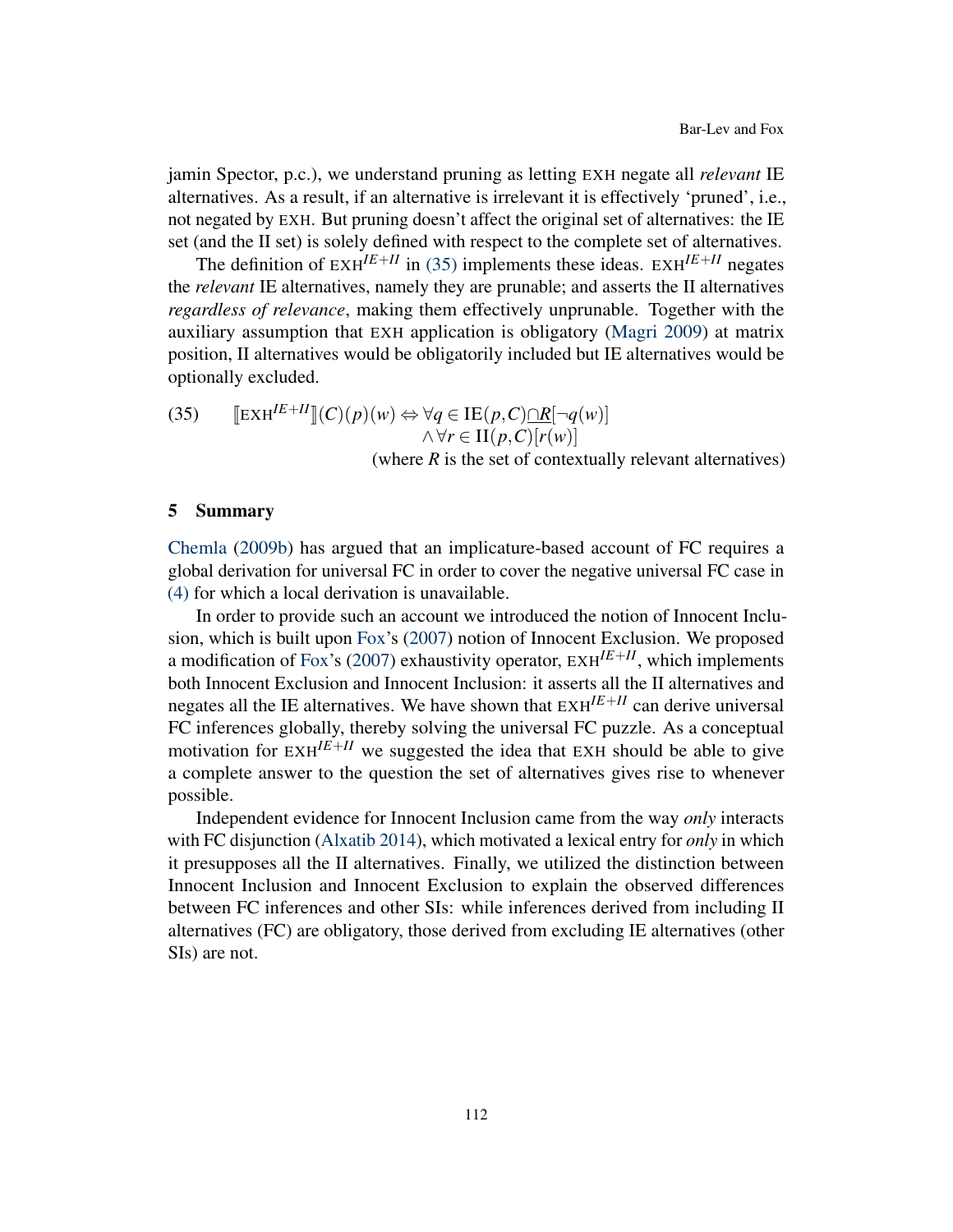#### References

- <span id="page-18-6"></span>Aloni, Maria. 2007. Free choice, modals, and imperatives. *Natural Language Semantics* 15(1). 65–94. doi[:10.1007/s11050-007-9010-2.](http://dx.doi.org/10.1007/s11050-007-9010-2)
- <span id="page-18-3"></span>Alonso-Ovalle, Luis. 2005. Distributing the disjuncts over the modal space. In L. Bateman & C. Ussery (eds.), *North East Linguistic Society (NELS)* 35, 1–12.
- <span id="page-18-2"></span>Alxatib, Sam. 2014. Free choice disjunctions under only. In Jyoti Iyer & Leland Kusmer (eds.), *North East Linguistic Society (NELS)* 44, 15–28.
- <span id="page-18-8"></span>Bar-Lev, Moshe E. & Danny Fox. 2016. On the global calculation of embedded implicatures. Poster presented at MIT workshop on exhaustivity.
- <span id="page-18-12"></span>Bar-Lev, Moshe E. & Daniel Margulis. 2014. Hebrew kol: a universal quantifier as an undercover existential. In U. Etxeberria, A. Fălăuș, A. Irurtzun & B. Leferman (eds.), *Sinn und Bedeutung* 18, 60–76.
- <span id="page-18-13"></span>Bassi, Itai & Moshe E. Bar-Lev. 2016. A unified existential semantics for bare conditionals. To appear in *Sinn und Bedeutung* 21.
- <span id="page-18-11"></span>Bowler, Margit. 2014. Conjunction and disjunction in a language without 'and'. *Semantics and Linguistic Theory* 24. 137–155. doi[:10.3765/salt.v24i0.2422.](http://dx.doi.org/10.3765/salt.v24i0.2422)
- <span id="page-18-4"></span>Chemla, Emmanuel. 2009a. Similarity: Towards a unified account of scalar implicatures, free choice permission and presupposition projection. Unpublished manuscript.
- <span id="page-18-0"></span>Chemla, Emmanuel. 2009b. Universal implicatures and free choice effects: Experimental data. *Semantics and Pragmatics* 2(2). 1–33. doi[:10.3765/sp.2.2.](http://dx.doi.org/10.3765/sp.2.2)
- <span id="page-18-10"></span>Chemla, Emmanuel & Lewis Bott. 2014. Processing inferences at the semantics/pragmatics frontier: Disjunctions and free choice. *Cognition* 130(3). 380 – 396. doi[:10.1016/j.cognition.2013.11.013.](http://dx.doi.org/10.1016/j.cognition.2013.11.013)
- <span id="page-18-5"></span>Chierchia, Gennaro, Danny Fox & Benjamin Spector. 2012. Scalar implicature as a grammatical phenomenon. In Claudia Maienborn, Klaus von Heusinger & Paul Portner (eds.), *Semantics: An International Handbook of Natural Language Meaning* 3, 2297–2331. Mouton de Gruyter. doi[:10.1515/9783110253382.2297.](http://dx.doi.org/10.1515/9783110253382.2297)
- <span id="page-18-9"></span>Crnič, Luka, Emmanuel Chemla & Danny Fox. 2015. Scalar implicatures of embedded disjunction. *Natural Language Semantics* 23(4). 271–305. doi[:10.1007/s11050-015-9116-x.](http://dx.doi.org/10.1007/s11050-015-9116-x)
- <span id="page-18-15"></span>Davidson, Kathryn. 2013. 'And' or 'or': General use coordination in ASL. *Semantics and Pragmatics* 6(4). 1–44. doi[:10.3765/sp.6.4.](http://dx.doi.org/10.3765/sp.6.4)
- <span id="page-18-14"></span>Deal, Amy Rose. 2011. Modals without scales. *Language* 87(3). 559–585. doi[:10.1353/lan.2011.0060.](http://dx.doi.org/10.1353/lan.2011.0060)
- <span id="page-18-1"></span>Fox, Danny. 2007. Free choice and the theory of scalar implicatures. In Uli Sauerland & Penka Stateva (eds.), *Presupposition and Implicature in Compositional Semantics*, 71–120. London: Palgrave Macmillan UK. doi[:10.1057/9780230210752\\_4.](http://dx.doi.org/10.1057/9780230210752_4)
- <span id="page-18-7"></span>Fox, Danny & Roni Katzir. 2011. On the characterization of alternatives. *Natural*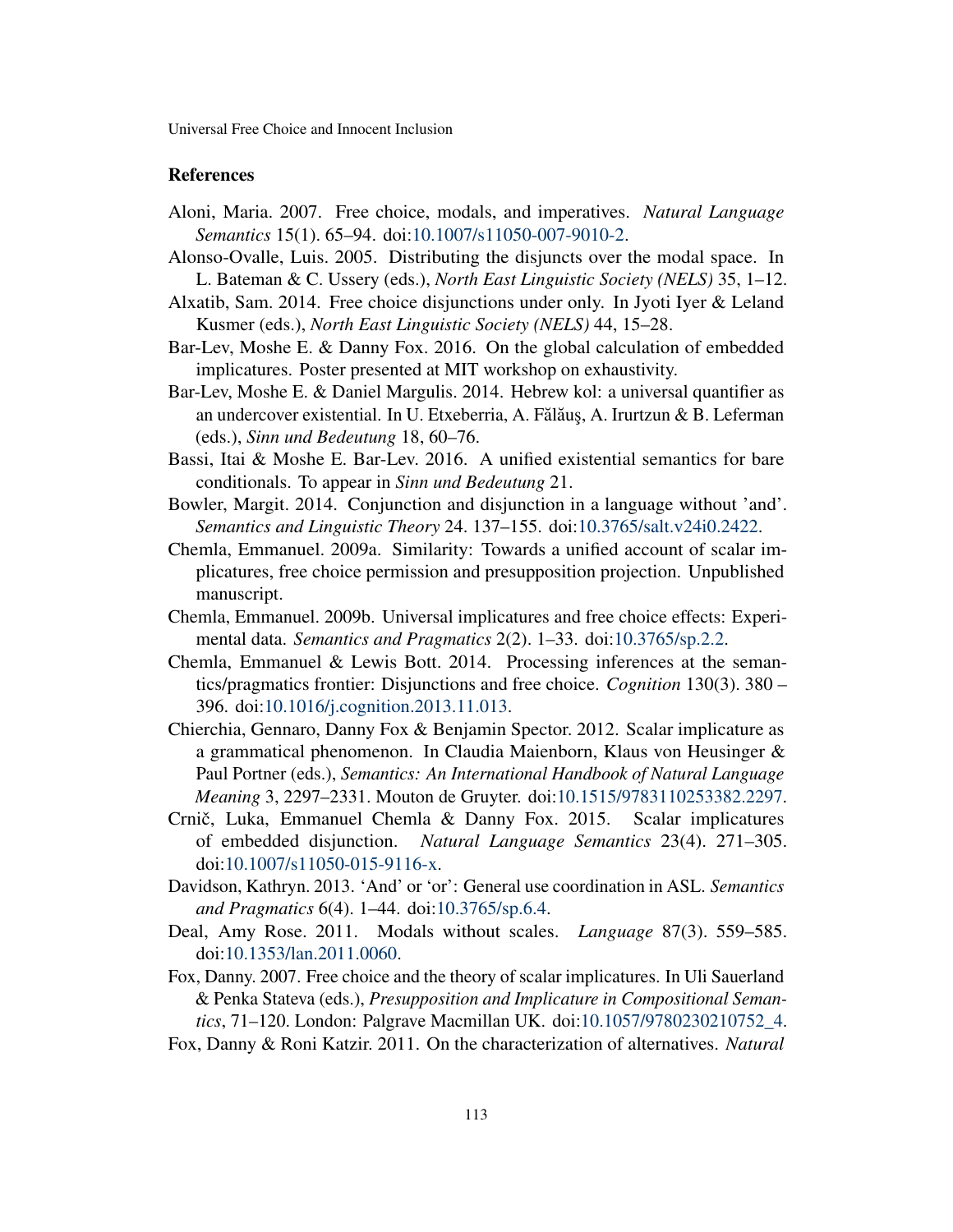*Language Semantics* 19(1). 87–107. doi[:10.1007/s11050-010-9065-3.](http://dx.doi.org/10.1007/s11050-010-9065-3)

- <span id="page-19-2"></span>Franke, Michael. 2011. Quantity implicatures, exhaustive interpretation, and rational conversation. *Semantics and Pragmatics* 4(1). 1–82. doi[:10.3765/sp.4.1.](http://dx.doi.org/10.3765/sp.4.1)
- <span id="page-19-8"></span>Gotzner, Nicole & Jacopo Romoli. 2017. The scalar inferences of strong scalar terms under negative quantifiers and constraints on the theory of alternatives. To appear in *Journal of Semantics*.
- <span id="page-19-0"></span>Kamp, Hans. 1974. Free choice permission. *Proceedings of the Aristotelian Society* 74(1). 57–74. doi[:10.1093/aristotelian/74.1.57.](http://dx.doi.org/10.1093/aristotelian/74.1.57)
- <span id="page-19-6"></span>Katzir, Roni. 2007. Structurally-defined alternatives. *Linguistics and Philosophy* 30(6). 669–690. doi[:10.1007/s10988-008-9029-y.](http://dx.doi.org/10.1007/s10988-008-9029-y)
- <span id="page-19-11"></span>Katzir, Roni. 2014. On the roles of markedness and contradiction in the use of alternatives. In Salvatore Pistoia Reda (ed.), *Pragmatics, Semantics and the Case of Scalar Implicatures*, 40–71. Springer. doi[:10.1057/9781137333285\\_3.](http://dx.doi.org/10.1057/9781137333285_3)
- <span id="page-19-13"></span>Klinedinst, Nathan Winter. 2007. *Plurality and possibility*: University of California, Los Angeles PhD dissertation.
- <span id="page-19-1"></span>Kratzer, Angelika & Junko Shimoyama. 2002. Indeterminate pronouns: The view from japanese. In Yukio Otsu (ed.), *The Third Tokyo Conference on Psycholinguistics*, 1–25. Hituzi Syobo.
- <span id="page-19-15"></span>Magri, Giorgio. 2009. A theory of individual-level predicates based on blind mandatory scalar implicatures. *Natural language semantics* 17(3). 245–297. doi[:10.1007/s11050-009-9042-x.](http://dx.doi.org/10.1007/s11050-009-9042-x)
- <span id="page-19-10"></span>Meyer, Marie-Christine. 2016. Generalized free choice and missing alternatives. *Journal of Semantics* 33(4). 703–754. doi[:10.1093/jos/ffv010.](http://dx.doi.org/10.1093/jos/ffv010)
- <span id="page-19-14"></span>Meyer, Marie-Christine & Uli Sauerland. 2016. Covert across-the-board movement revisited. Talk given at North East Linguistic Society (NELS) 47, University of Massachusetts Amherst.
- <span id="page-19-9"></span>Nouwen, Rick. 2017. Free choice and distribution over disjunction: the case of free choice ability. Manuscript, Utrecht University.
- <span id="page-19-5"></span>Sauerland, Uli. 2004. Scalar implicatures in complex sentences. *Linguistics and philosophy* 27(3). 367–391. doi[:10.1023/B:LING.0000023378.71748.db.](http://dx.doi.org/10.1023/B:LING.0000023378.71748.db)
- <span id="page-19-7"></span>Simons, Mandy. 2005. Dividing things up: The semantics of or and the modal/or interaction. *Natural Language Semantics* 13(3). 271–316. doi[:10.1007/s11050-](http://dx.doi.org/10.1007/s11050-004-2900-7) [004-2900-7.](http://dx.doi.org/10.1007/s11050-004-2900-7)
- <span id="page-19-3"></span>Singh, Raj, Ken Wexler, Andrea Astle-Rahim, Deepthi Kamawar & Danny Fox. 2016. Children interpret disjunction as conjunction: Consequences for theories of implicature and child development. *Natural Language Semantics* 24(4). 305–352. doi[:10.1007/s11050-016-9126-3.](http://dx.doi.org/10.1007/s11050-016-9126-3)
- <span id="page-19-4"></span>Starr, William. 2016. Expressing permission. In *Semantics and Linguistic Theory* 26, 325–349. doi[:10.3765/salt.v26i0.3832.](http://dx.doi.org/10.3765/salt.v26i0.3832)
- <span id="page-19-12"></span>Zimmermann, Thomas Ede. 2000. Free choice disjunction and epistemic possibility.